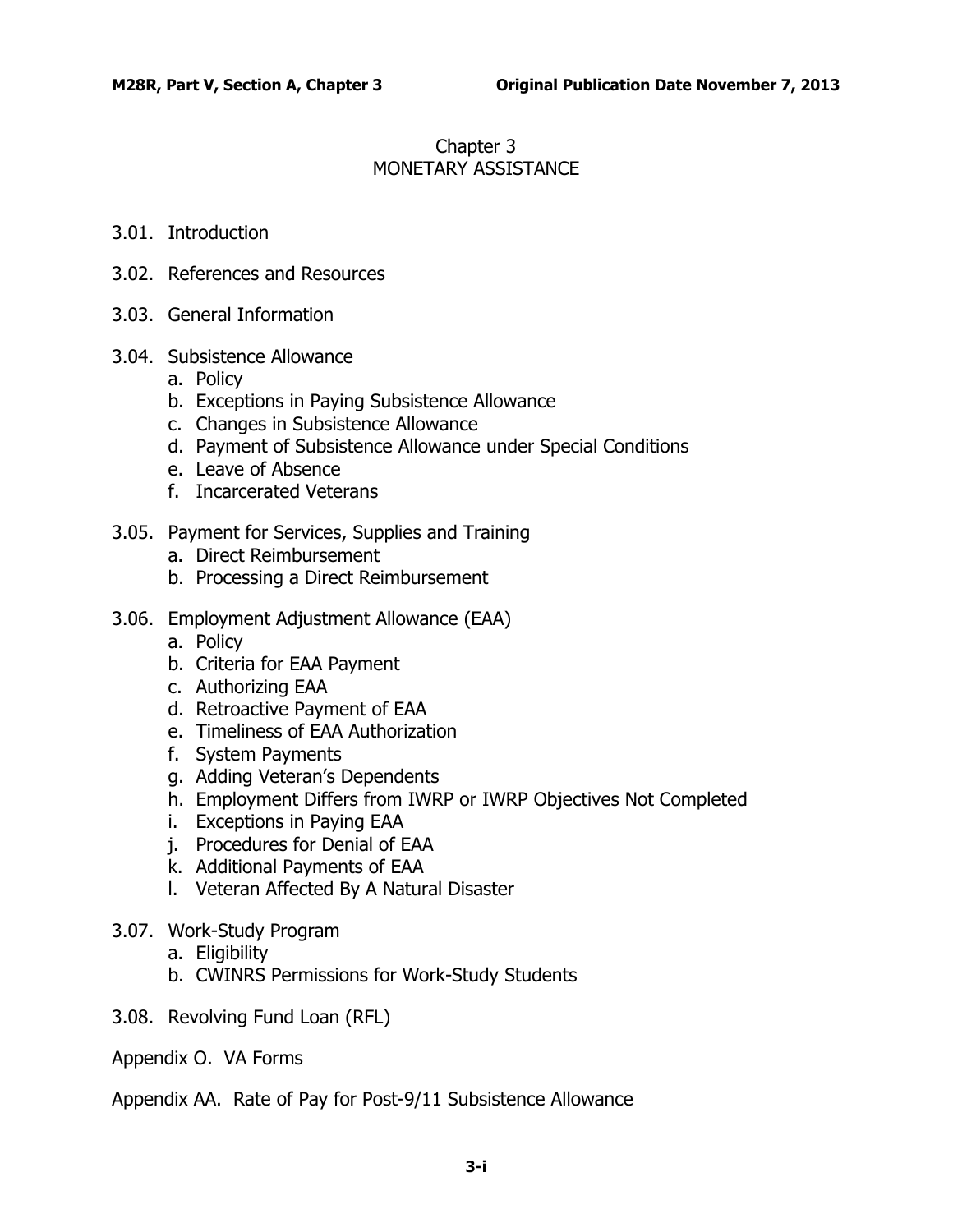Appendix AO. Chapter 31 Subsistence Allowance Rates

- Appendix AP. Rate of Pay for NPWE
- Appendix AW. Calculating Rate of Pay for P911SA
- Appendix AX. Chapter 31 and Chapter 33 Benefits Comparison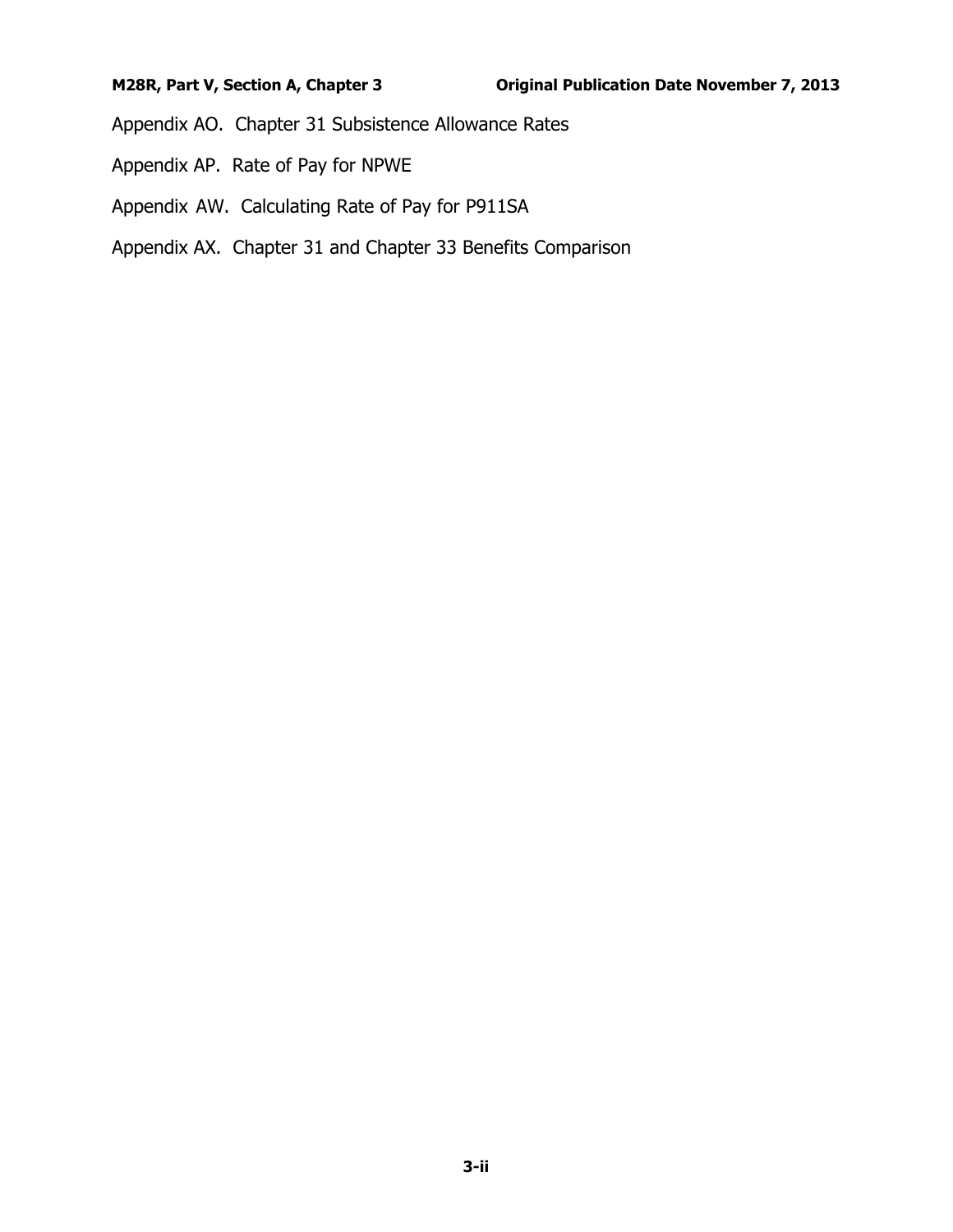## Chapter 3 MONETARY ASSISTANCE

## <span id="page-2-0"></span>3.01. Introduction

(Change Date November 7, 2013)

This chapter outlines the guidelines and determinations needed to process payments related to monetary assistance services for Veterans participating in the Department of Veterans Affairs (VA) Vocational Rehabilitation and Employment (VR&E) program.

<span id="page-2-1"></span>3.02. References and Resources (Change Date February 19, 2019)

| Laws:        | 38 United State Code (U.S.C.) 1114<br>38 U.S.C. 3103<br>38 U.S.C. 3104<br>38 U.S.C. 3112<br>Public Law 104-275<br><b>Public Law 112-154</b>                                                                                                                                                                                                                                                |
|--------------|--------------------------------------------------------------------------------------------------------------------------------------------------------------------------------------------------------------------------------------------------------------------------------------------------------------------------------------------------------------------------------------------|
| Regulations: | 38 Code of Federal Regulations (CFR) 21.32<br>38 CFR 21.79<br>38 CFR 21.260<br>38 CFR 21.262<br>38 CFR 21.264<br>38 CFR 21.266<br>38 CFR 21.268<br>38 CFR 21.274<br>38 CFR 21.276<br>38 CFR 21.282<br>38 CFR 21.299<br>38 CFR 21.320<br>38 CFR 21.324<br>38 CFR 21.328<br>38 CFR 21.7050<br>38 CFR 21.7130 through 21.7135<br>VA Acquisition Regulation (VAAR) 831.70<br><b>VAAR 871.1</b> |
| Forms:       | Standard Form (SF) 1034, Public Voucher for Purchases and<br>Services Other Than Personal<br>VA Form (VAF) 119, Report of Contact<br>VAF 20-0998, Your Rights to Seek Further Review of our<br>Decision (Note – this form replaced all versions of VAF 4107                                                                                                                                |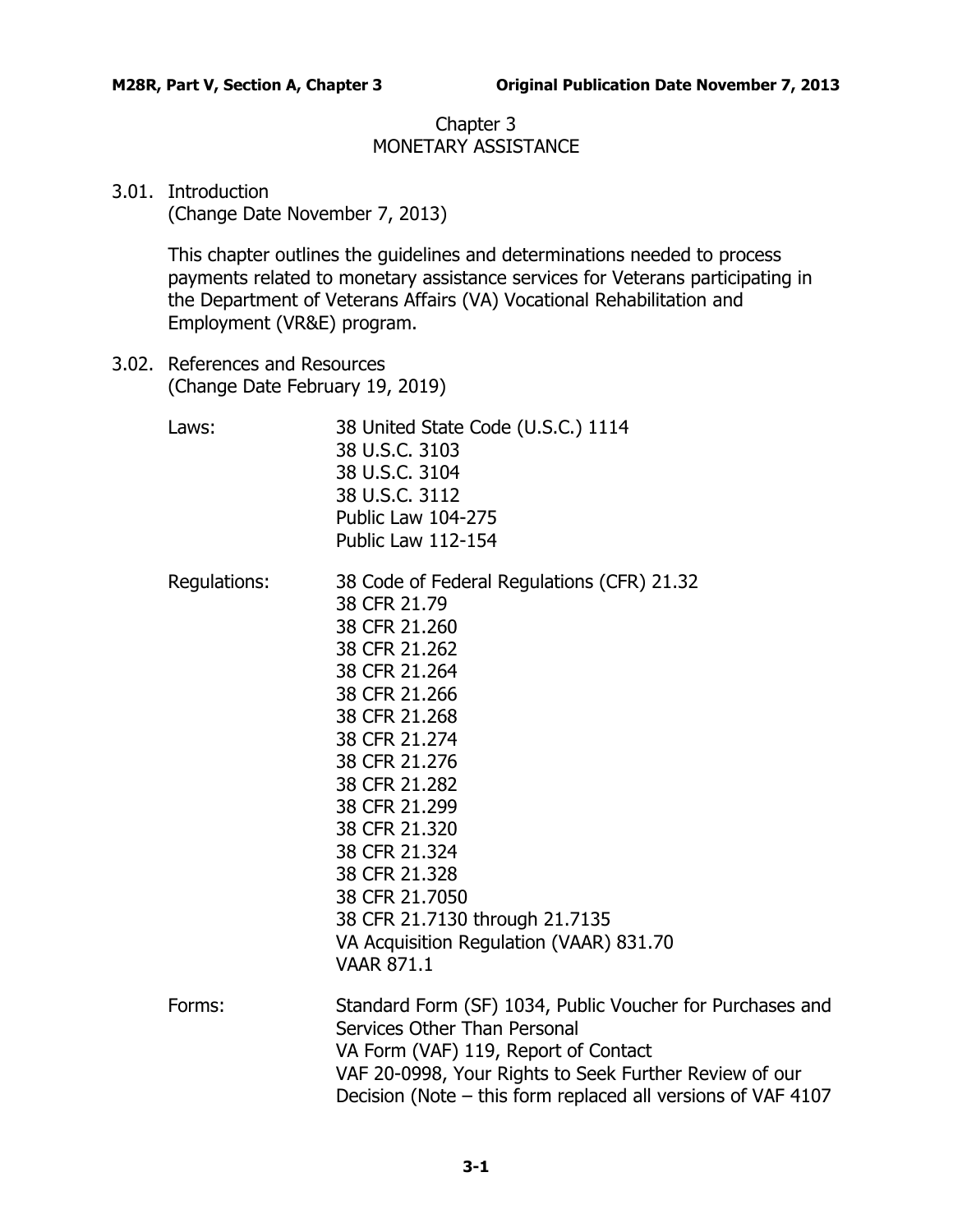effective February 19, 2019) VAF 21-686c, Declaration of Status of Dependents VAF 28-0846, Employment Adjustment Allowance VAF 28-0987, Election for Chapter 31 Subsistence Allowance (CH31SA) Rate or Chapter 31 Post-9/11 Subsistence Allowance (P911SA) Rate VAF 28-1902n, Counseling Record – Narrative Report (Supplemental Sheet) VAF 28-1905, Authorization and Certification Entrance or Reentrance into Rehabilitation and Certification of Status VAF 28-1905c, Monthly Record of Training and Wages VAF 28-1905d, Special Report of Training VAF 28-1905m, Request for Supplies

Website: http://www.benefits.va.gov/gibill/apply.asp http://www.benefits.va.gov/gibill/workstudy.asp

<span id="page-3-0"></span>3.03. General Information

(Change Date November 7, 2013)

Monetary assistance under Chapter 31 is provided to help a Veteran pursue his/her rehabilitation program. While the range of monetary assistance may not be sufficient in certain cases to cover all of a Veteran's expenses, these monetary services do provide a financial base, freeing him/her from having to commit large amounts of time to earn money for living expenses while in a rehabilitation program. The case manager must be aware of each Veteran's financial situation and must be able to utilize appropriate VA and non-VA financial resources to aid Veterans who need additional assistance. VA monetary assistance services include the following:

- Subsistence allowance
- Payment for services, supplies and training
- Employment Adjustment Allowance (EAA)
- Work-study program
- Revolving Fund Loan (RFL)

## <span id="page-3-2"></span><span id="page-3-1"></span>3.04. Subsistence Allowance

a. Policy (Change Date November 7, 2013)

In accordance with 38 CFR 21.320, subsistence allowance may be authorized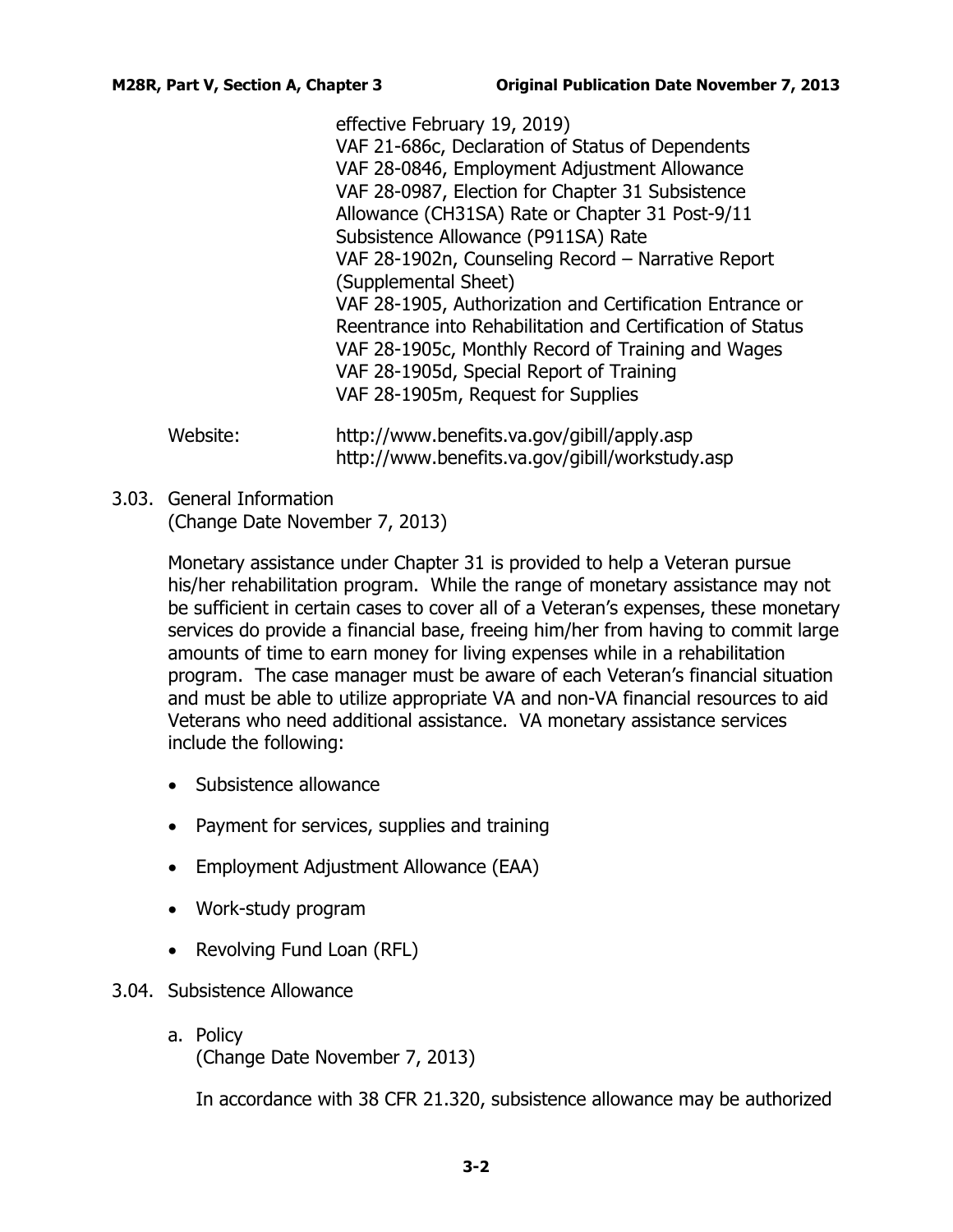when an Individualized Written Rehabilitation Plan (IWRP) or other plan has been developed and other requirements for entrance or reentrance into a rehabilitation program have been met. A Veteran's case must be assigned to one of the following case statuses to be eligible for a subsistence allowance:

- Rehabilitation to the Point of Employability (RTE)
- Extended Evaluation (EE)
- Independent Living (IL)
- <span id="page-4-0"></span>b. Exceptions in Paying Subsistence Allowance (Change Date November 7, 2013)

In accordance with 38 CFR 21.260(d), a Veteran must not receive a subsistence allowance when VA is providing the Veteran with only the following services:

- Initial evaluation
- Placement and post-placement services
- Counseling
- 1. Concurrent Education Benefits (Change Date November 7, 2013)

Before authorizing subsistence allowance, VR&E staff should check all other education chapters (e.g., chapters 30, 32, 33, 1606) to ensure that the Veteran is not receiving benefits under another education program since a Veteran cannot receive benefits from more than one program at a time. Refer to M28R.V.B.8 for guidelines on how to check for concurrent education benefits.

2. Active Duty Servicemembers (Change Date November 7, 2013)

> Before authorizing subsistence allowance, it is also important to note the Date of Release from Active Duty (RAD), which is found in Corporate WINRS (CWINRS). Since active duty Servicemembers are not eligible to receive subsistence allowance.

> Veterans participating in the VR&E program may receive subsistence allowance during drill weekends, but not during the two-week active duty training period for National Guard and Reserve members since the Veteran also receives extra pay for meals and housing allowance during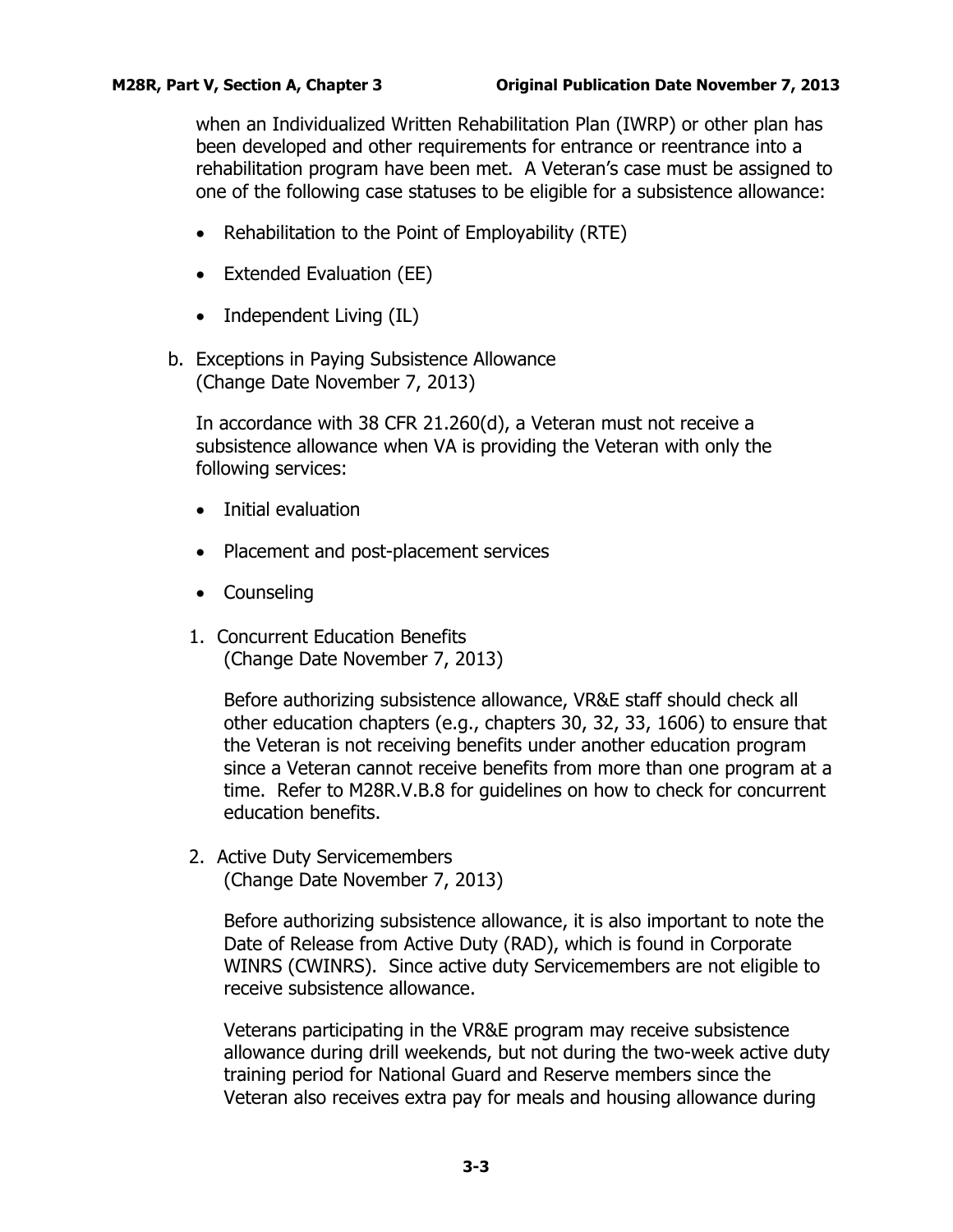this two-week training period.

3. Authorizing Subsistence Allowance (Change Date November 7, 2013)

> VAF 28-1905 (see Appendix O, VA Forms for information on this form, as well as all forms referenced in this chapter) must be used as authorization for services to a facility. The original completed VAF 28-1905 is sent to notify the facility that the Veteran is authorized to attend at VA expense. It also notifies the facility of the approved program of study for the Veteran. This form must not be sent unless the training program has been approved and the facility has been assigned a valid facility code. Refer to M28R.V.B.2 for guidance and procedures on the approval of a program and the assignment of a facility code.

> After receiving VAF 28-1905 for authorization, most facilities use VA Once to certify the Veteran's enrollment. VA-Once allows training facilities to electronically certify attendance and includes number and type of hours, beginning and ending dates, and changes in enrollment. Refer to M28R.V.B.8 for more information on VA Once. VR&E staff must ensure that subsistence allowance payments are made on a timely basis; that the Veteran is eligible for payment during the period certified; and that the Veteran receives the rate that he/she is entitled based upon rate of pursuit. Refer to M28R.V.A.2 for more information of rate of pursuit. Procedures for processing subsistence allowance awards are outlined in M28R.V.B.8.

4. Preparation of VA Form (VAF) 28-1905 (Change Date November 7, 2013)

> When authorizing and documenting enrollment of Veterans participating in a rehabilitation program, VR&E must:

- (a) Complete and sign VAF 28-1905 for authorization of training.
- (b) File the signed VAF 28-1905 in the VR&E record.

(c) Record authorization of training in CWINRS (electronic VAF 28-1905).

5. Requirement to File the Paper VAF 28-1905 in the VR&E Record (Change Date November 7, 2013)

Case managers must ensure that Parts A and B of VAF 28-1905 are completed, including the case manager's signature in box 11A. Completion of Parts A and B of VAF 28-1905 provides the essential VA authorization for the facility to provide requested services. A copy of VAF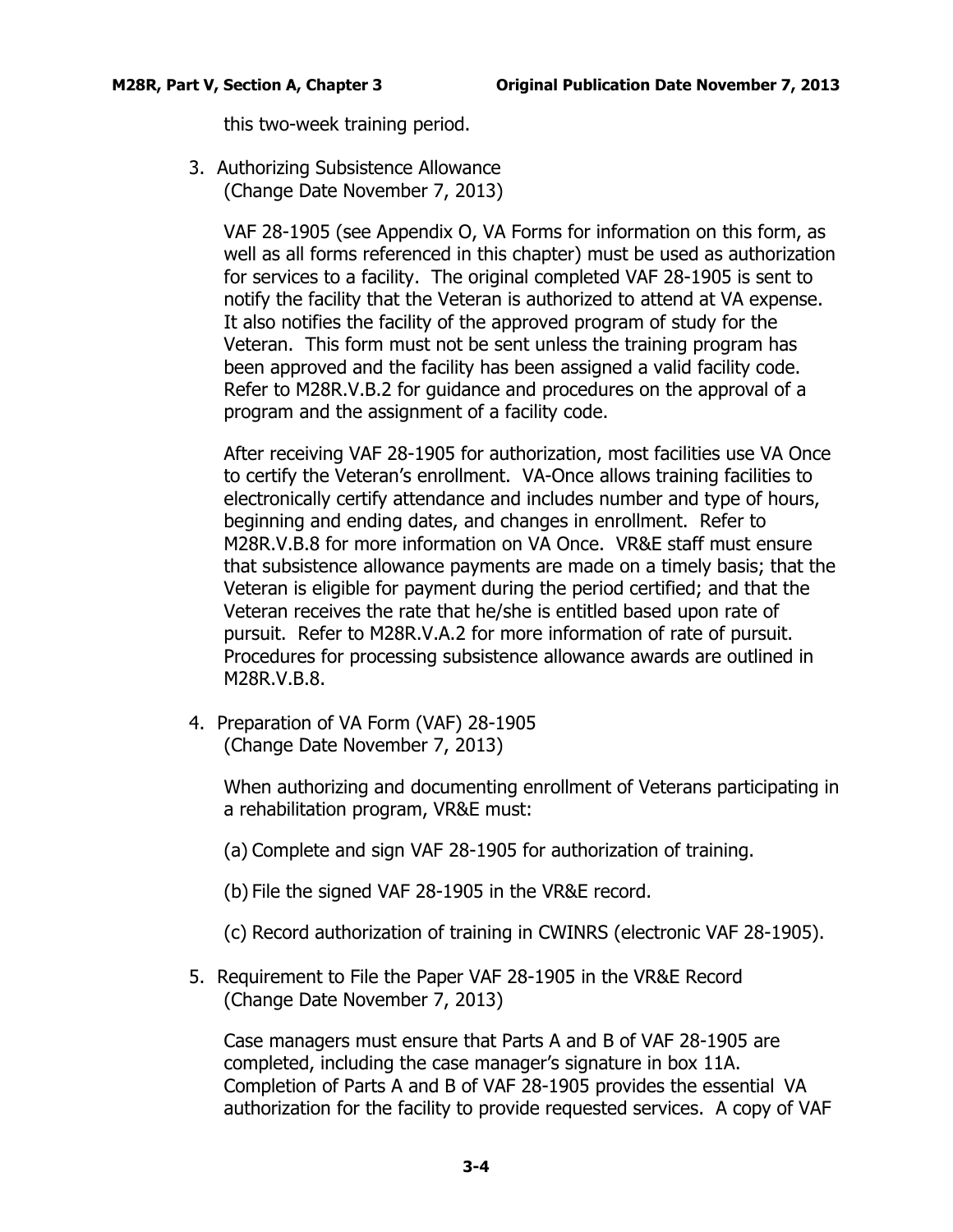28-1905 with Parts A and B completed and an authorized signature in box 11A should be filed on the left flap of the Veteran's VR&E record.

6. Recording Authorization in Corporate WINRS (CWINRS) (Change Date November 7, 2013)

The Veteran's authorization for training, including the authorized timeframe, must be recorded in CWINRS. Refer to the CWINRS User Guide, Chapter 6.14.5. The authorization for training must be completed in increments of one year or less. The completed electronic VAF 28-1905 can be found under the CWINRS finance tab.

7. Voucher Auditor Responsibilities (Change Date November 7, 2013)

> Voucher auditors should review the Veteran's CWINRS View Financial Data screen to verify the period of enrollment authorized, which supports payment of invoices. If the electronic 28-1905 authorization is not found in the CWINRS View Financial Data screen, the voucher auditor must contact the VR&E Officer to review the VR&E record to determine if a signed paper copy of VAF 28-1905 is in the file. If a signed copy of the VAF 28-1905 cannot be found, the unpaid invoice is to be returned to the VR&E Division to research the invoice and determine the appropriate next steps.

- 8. Rate of Payment
	- (a) Chapter 31 Subsistence Allowance Rate of Payment (Change Date November 7, 2013)

In accordance with 38 CFR 21.260, a Veteran participating in the VR&E program will receive a monthly subsistence allowance at the Chapter 31 subsistence allowance rate of payment, unless the Veteran elects to receive an alternate payment, chapter 30 or P911SA. See Appendix AO, Chapter 31 Subsistence Allowance Rates for specific rates for the following types of training programs:

- Institution of Higher Learning (IHL)
- Farm Cooperative
- Apprenticeship
- Non-Paid Work Experience (NPWE)
- On-Job Training (OJT)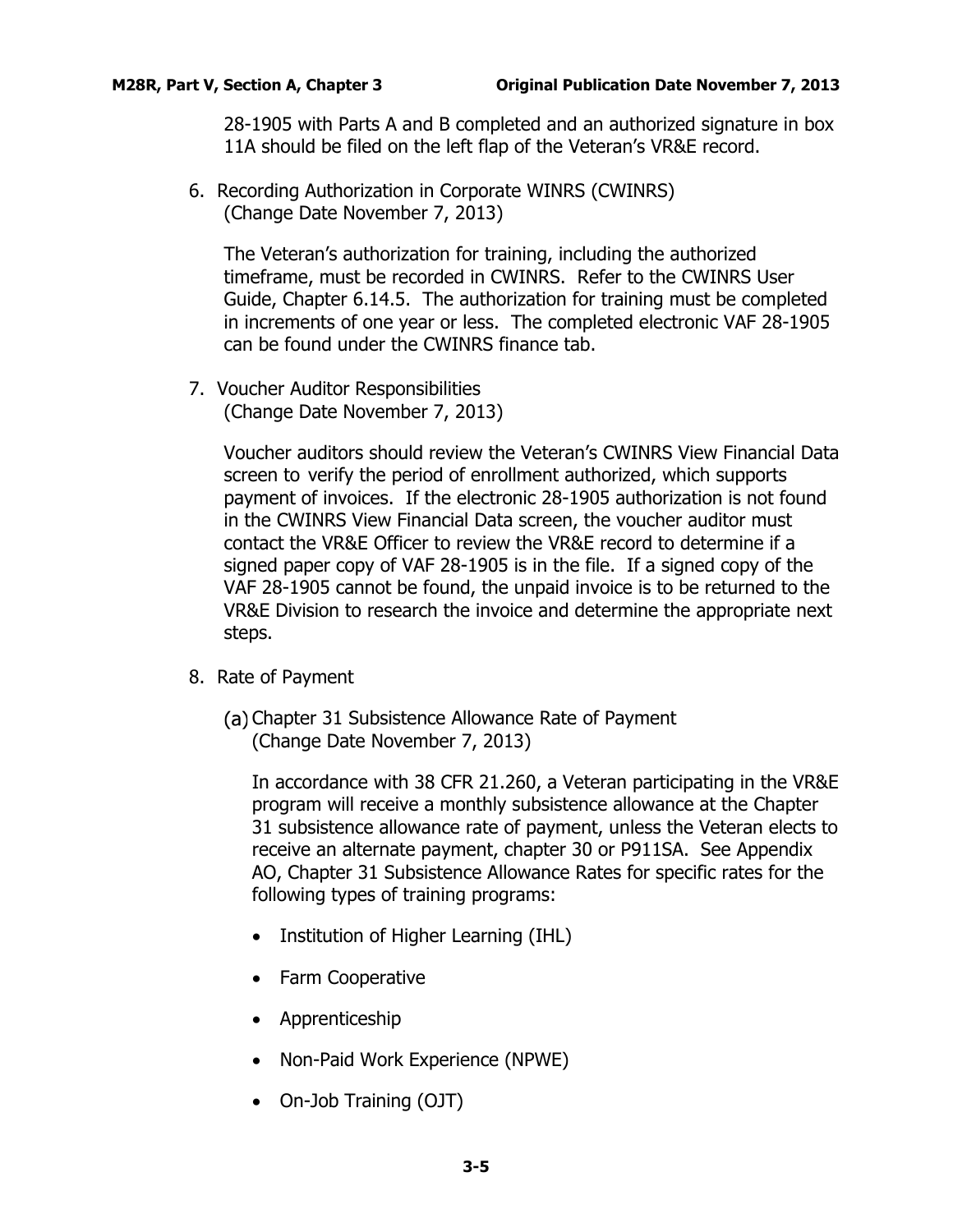- Training in the Home
- Independent Instructor
- Improvement of Rehabilitation Potential
- Distance Learning
- Cooperative Program
- Foreign Institutions Not Assigned a ZIP code

Payment will begin the month following the first month of training. It is important to note that this means that most Veterans will receive less than a full month's subsistence allowance for his/her first payment.

Veteran Elects to Use Chapter 30 Rate of Payment (Change Date November 7, 2013)

In accordance with 38 CFR 21.264, a Veteran who is participating in the VR&E program may elect to use the Chapter 30 rate of payment, and other assistance furnished under Chapter 30, in lieu of a subsistence allowance, if the following criteria are met:

- The Veteran has remaining eligibility for, and entitlement to, educational assistance under Chapter 30.
- The Veteran enrolls in a program of education or training approved for benefits under Chapter 30.
- The program of education is part of an approved IWRP.

When a Veteran elects payment of an allowance at the Chapter 30 rate, the effective dates for commencement, reduction and termination of the allowance must be in accordance with 38 CFR 21.7130 through 21.7135 and 38 CFR 21.7050 under Chapter 30. It is important to note that the election must be made in writing.

A Veteran participating in the VR&E program who elects to use the Chapter 30 rate of payment must be provided the same training and rehabilitation services as other Veterans participating in the VR&E program, but must not be provided the following:

- Subsistence allowance
- Loans from the revolving fund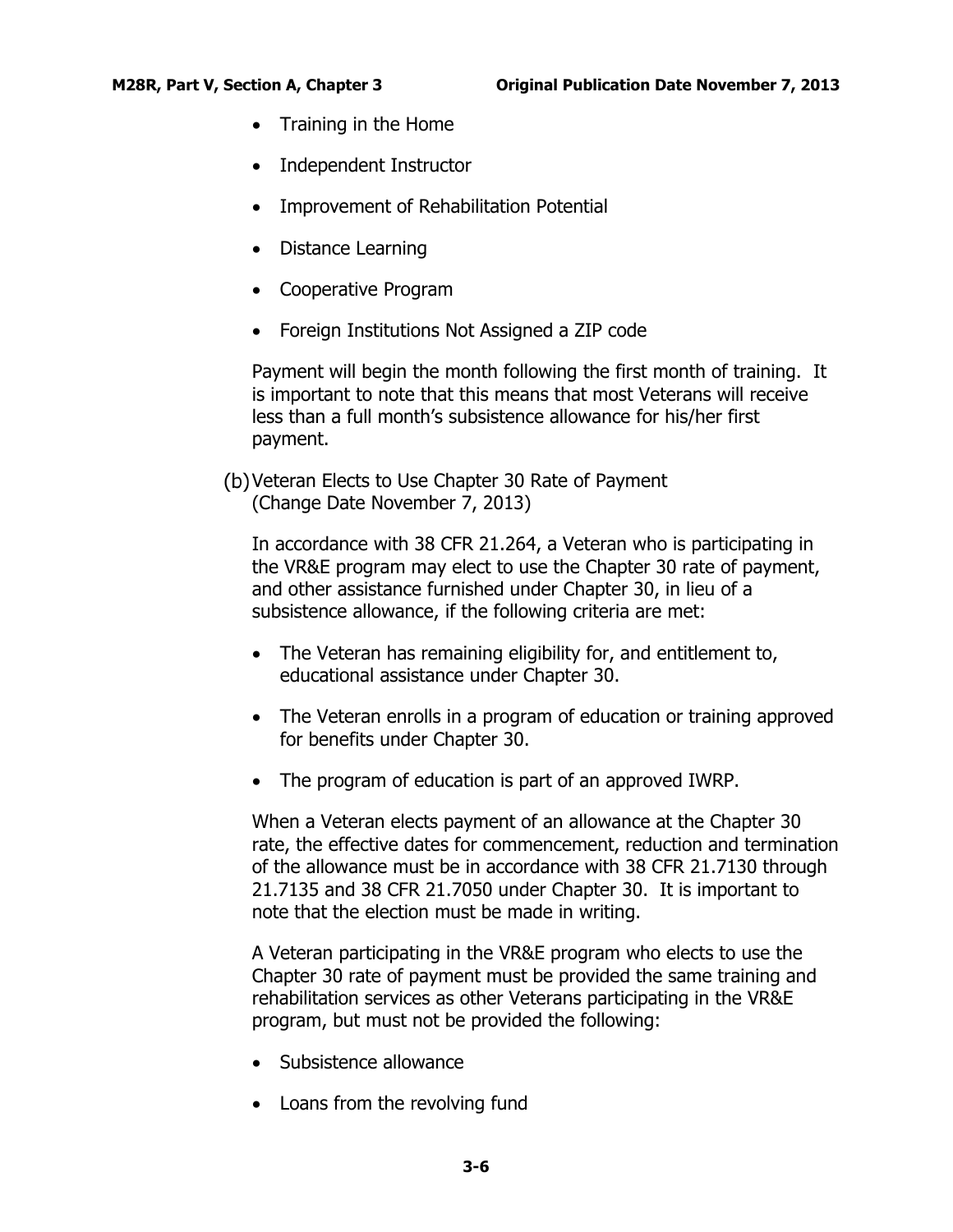- Payment of costs for vocational and other training services
- Payment of costs for supplies
- Payment of costs for tutorial assistance
- (c) Veteran Elects to Receive P911SA Rate of Payment (Change Date November 7, 2013)

In accordance with 38 CFR 21.264, a Veteran who is participating in the VR&E program may elect to receive the P911SA rate of payment in lieu of Chapter 31 subsistence allowance under 38 CFR 21.264, if the Veteran has remaining eligibility and entitlement for educational assistance under the Chapter 33, Post-9/11 GI Bill. See Appendix AA, Rate of Pay for Post-9/11 Subsistence Allowance for specific rates and training programs.

(1) Eligibility

(Change Date November 7, 2013)

If the Veteran has previously applied for Chapter 33 benefits, eligibility information should be available in the Long-Term Solution (LTS). Two VR&E staff members in each RO have been assigned access to LTS. Eligibility information found in LTS is sufficient for the purpose of determining eligibility for P911SA and can be found on the eligibility screen in LTS. This screen should be printed and filed on the left side of the Veteran's VR&E record to document the following:

- Eligibility date
- Benefit level
- Delimiting date
- Entitlement (original, used and remaining)
- Date Last Paid

VR&E staff should note the eligibility date, and ensure that there is at least one day of entitlement remaining and that the delimiting date has not passed.

If the Veteran has not previously applied for Chapter 33 benefits, he/she must be advised that eligibility for the P911SA cannot be determined until the Regional Processing Office (RPO) processes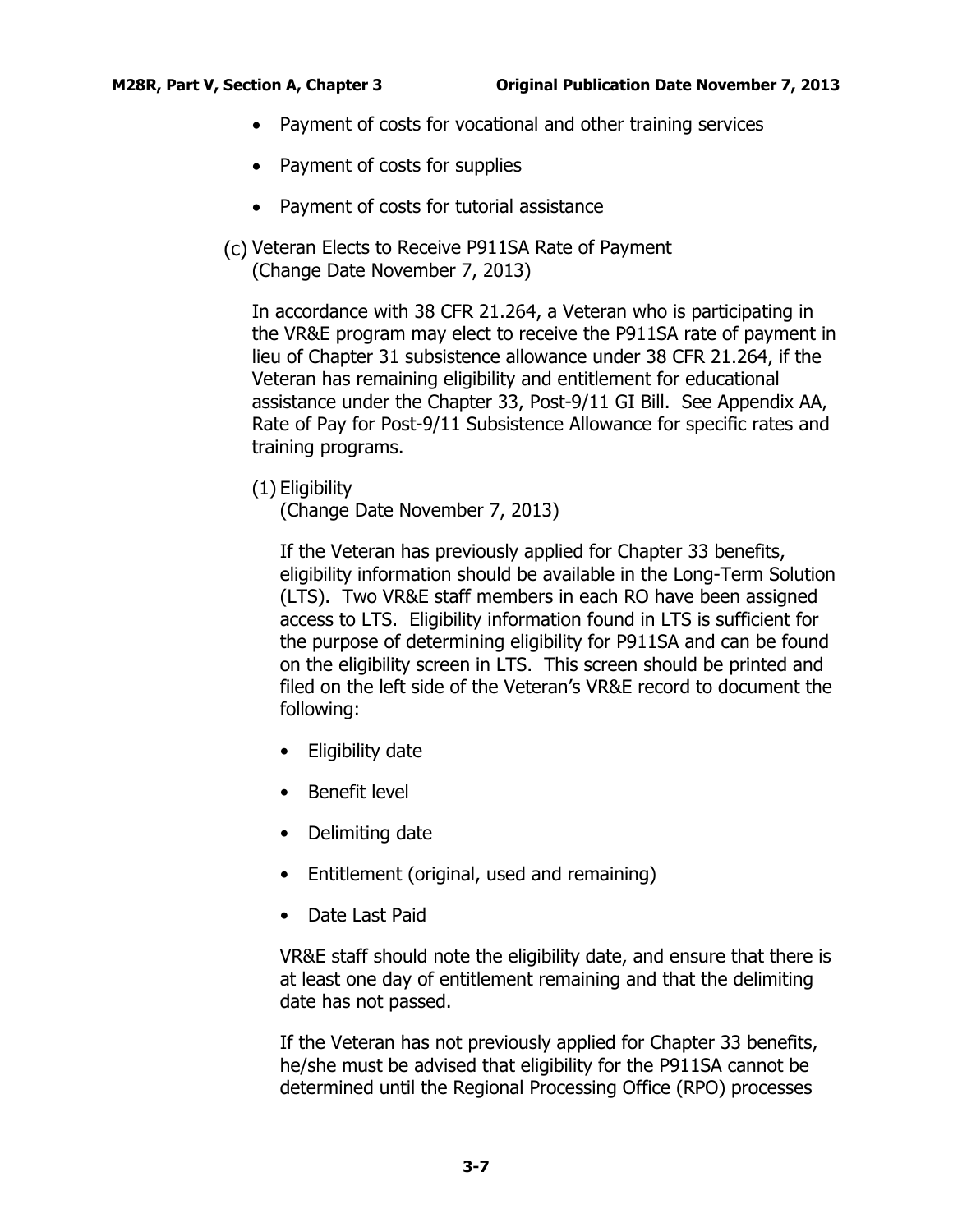his/her application. The Veteran should be notified that this process could take several weeks. To establish eligibility for the Post-9/11 GI Bill, a Veteran may take one of the following steps:

- Call 1-888-GI BILL-1 (1-888-442-4551).
- Obtain an application from the VA Certifying official at the training facility.
- Apply online at http://www.benefits.va.gov/gibill/apply.asp

## (2) Election

(Change Date November 7, 2013)

If Chapter 33 eligibility exists, provide enough information to the Veteran to enable an informed choice about the best use of available benefits. See Appendix AX, Chapter 31 and Chapter 33 Benefits Comparison for advice on comparing benefit options. If the Veteran decides to receive the P911SA, the election must be completed in writing. For Veterans who elect to receive P911SA multiple times, the election must be made in writing each time the Veteran elects P911SA in lieu of Chapter 31 subsistence allowance. Use VAF 28-0987, Election for Ch31 Subsistence Allowance Rate or Post 9/11 Subsistence Allowance Rate, to document the date the election is made and the date the Veteran wants the P911SA to begin. This form should be filed in the VR&E record.

Note: Veterans who elect Chapter 31 subsistence allowance in lieu of P911SA must also submit the election in writing. Additionally, VAF 28-0987 must be used to document the date the election is made and the date the Veteran wants the Chapter 31 subsistence allowance to begin.

(3) Rate Protection When Basic Allowance for Housing (BAH) is Reduced by Department of Defense (Change Date July 2, 2014)

37 U.S.C. 403(b)(6) requires the Department of Defense (DoD) to "grandfather" the BAH for members who retain uninterrupted eligibility for the BAH even if the housing rates decrease or if the individual receives a promotion within the same housing area. Similar to DoD's grandfathering rule, VR&E will provide rate protection for individuals who are continuously enrolled in training at the same facility under Chapter 31. This means, that if the BAH rate for the zip code of the training facility, agency, or employer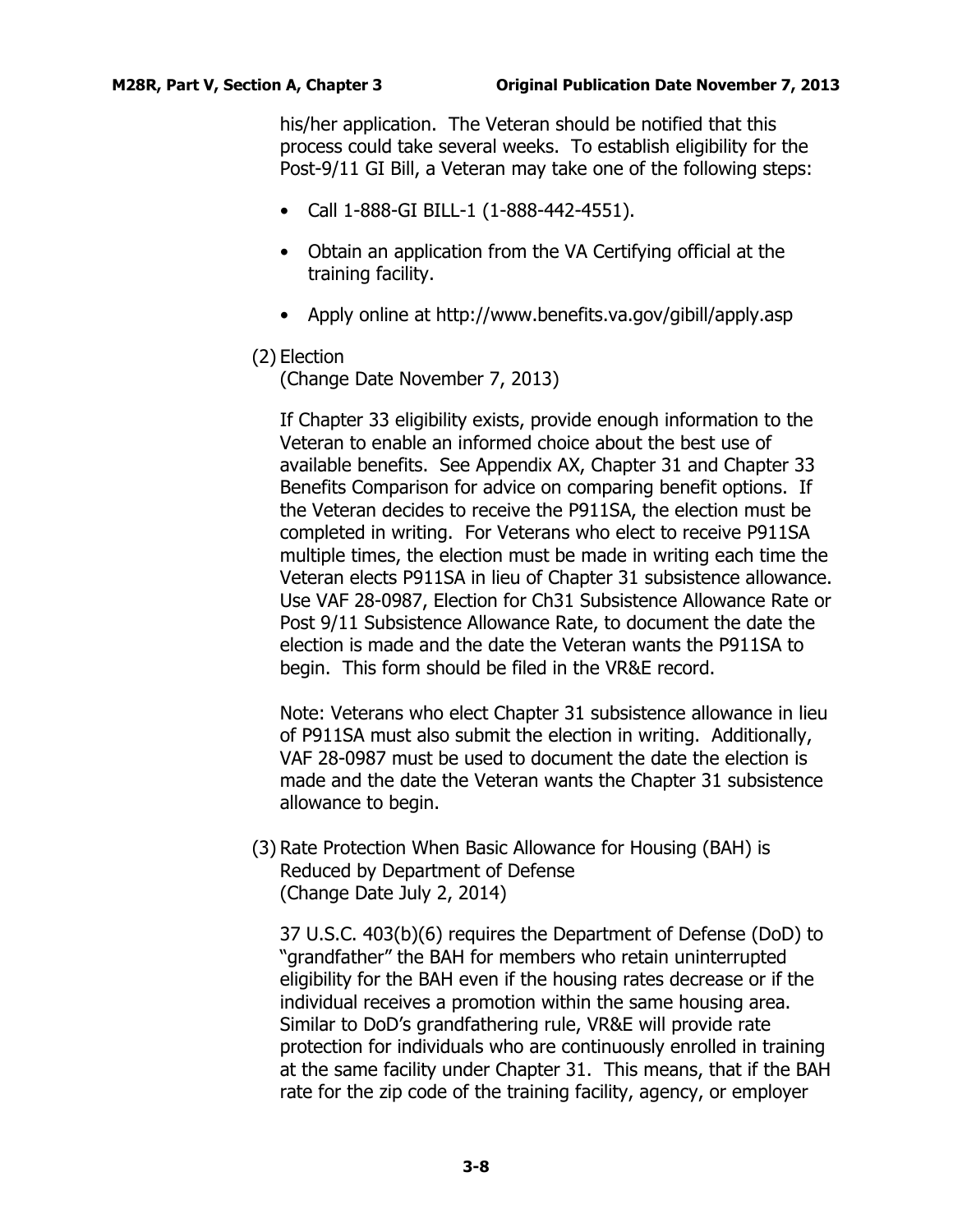decreases from 2014 to 2015, the rate for 2014 may be paid. Refer to Appendix AW, Calculating Rate of Pay for P911SA for additional information.

Example: Rate protection for the P911SA is provided when a student received the previous year's P911SA rate for training at the same facility and was continuously enrolled at the same facility. Continuously enrolled means no more than a 6 month break in training. Rate protection for the P911SA is not provided when P911SA was not previously paid for training at that facility, even if the student was enrolled, and there is a change in facility code, which is considered a change in facility. Please note that any student called to active duty during an enrollment period or 6 month grace period will receive rate protection as long as he/she begins training at the same facility within 6 months from the release from active duty.

9. Adding Veteran's Dependents (Change Date November 7, 2013)

> VR&E staff must ensure that the dependent(s) of a Veteran is/are appropriately added or removed by reviewing the dependency screen in Share and CWINRS. It is important to note that dependent information can be verified by accessing Share if a Veteran is rated at 30% or more and the information has already been provided to VA. If the information is not in Share, either because the Veteran is rated less than 30% or because VA never received this information, the Veteran must complete and submit VAF 21-686c with sufficient evidence to support the claim, such as a birth certificate, marriage license, etc. In accordance with 38 CFR 21.328, if both partners in a marriage are Veterans, and each is receiving subsistence allowance for a vocational rehabilitation program, each Veteran is entitled to receive the additional allowances payable for each other and for their children.

(a) Increases for Dependents

(Change Date November 7, 2013)

The Veteran's dependent(s) must be added in the same manner as the payment of subsistence allowance in a normal training period. A Veteran may have one or more dependents on or before the date he/she enters or reenters a rehabilitation program. To determine the effective date, the following rules apply:

(1) Date of Entrance or Reentrance (Change Date November 7, 2013)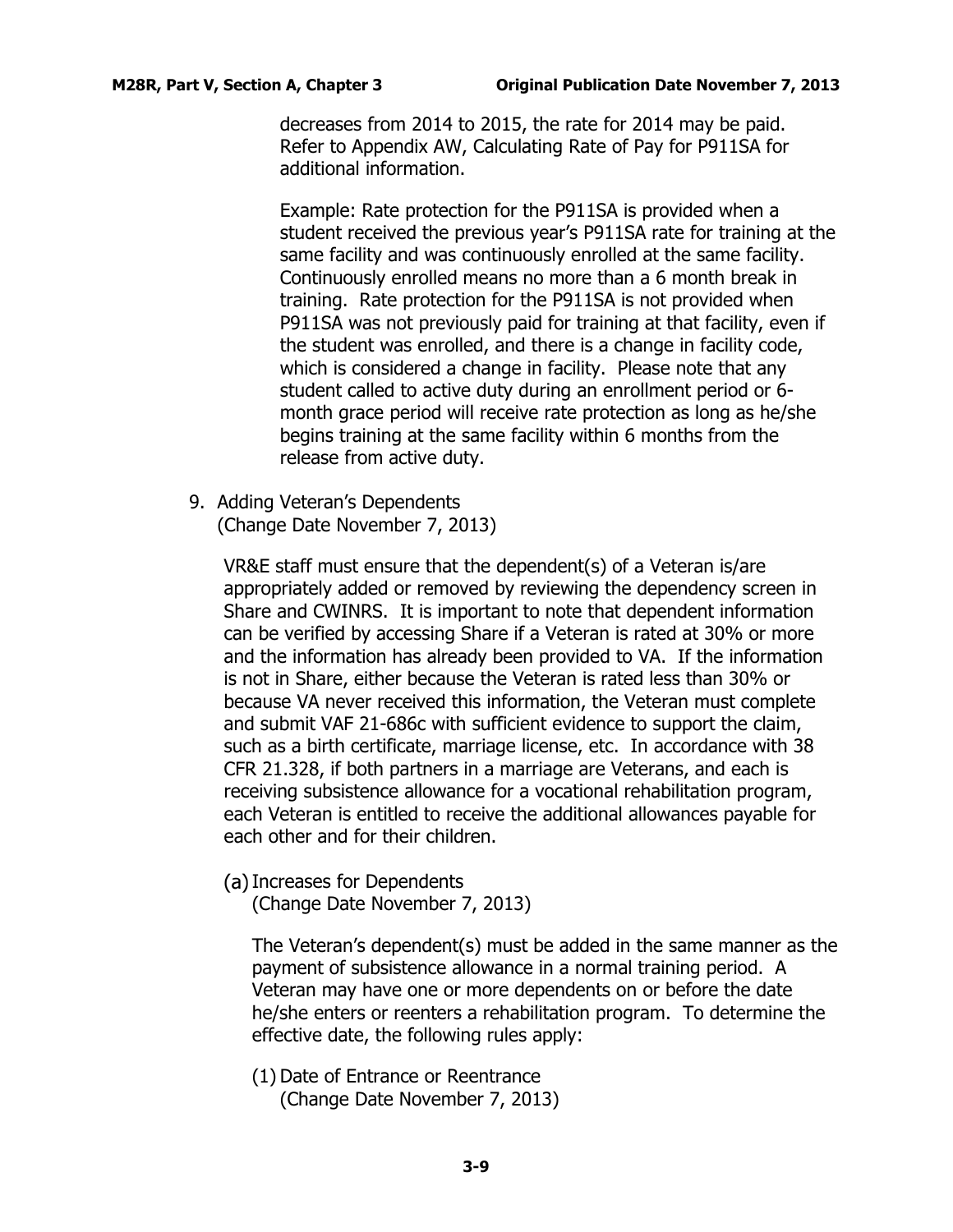The effective date of the increase will be the date of entrance or reentrance, this means the first day of the Veterans enrollment in training found on the VA Once certification if both of the following apply:

- VA receives the claim for the dependent increase within 1 year of the date of entrance or reentrance, and
- VA receives any necessary evidence within 1 year of the date VA requested the evidence and informed the Veteran of the time limits during which the evidence must be submitted. If VA fails to inform the Veteran of these time limits, the period of submission of the evidence is adjusted in accordance with 38 CFR 21.32.
- (2) Date VA Receives Notice of the Dependent's Existence (Change Date November 7, 2013)

The effective date of the increase will be the date VA receives notice of the dependent's existence if both of the following apply:

- VA receives the claim for the increase more than 1 year after the date of entrance or reentrance.
- VA receives any necessary evidence within 1 year of the date VA requested the evidence and informed the Veteran of the time limits that the evidence must be submitted. If VA fails to inform the Veteran of these time limits, the period of submission of the evidence is adjusted in accordance with 38 CFR 21.32.
- (3) Date VA Receives All Necessary Evidence (Change Date November 7, 2013)

The effective date of the increase will be the date VA receives all necessary evidence if that evidence is received more than 1 year from the date VA requested the evidence and informed the Veteran of the time limits that the evidence must be submitted. If VA fails to inform the Veteran of these time limits, the period for submission of the evidence is adjusted in accordance with 38 CFR 21.32.

(b) Dependency Arises After Entrance or Reentrance into a Rehabilitation Program

(Change Date November 7, 2013)

If the Veteran acquires a dependent after he/she enters or reenters a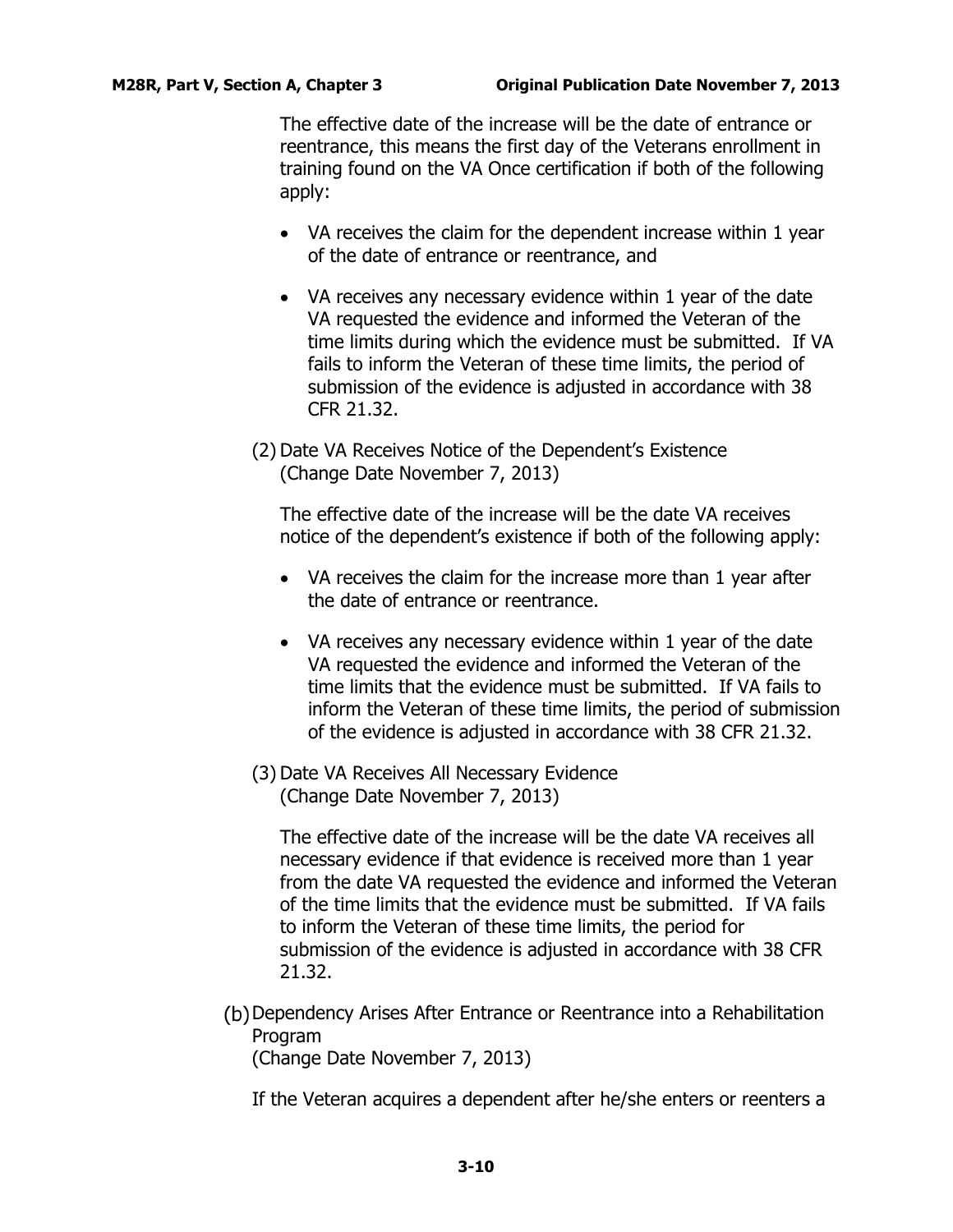rehabilitation program, the increase will be effective on the latest of the following dates:

- (1) Date of the Veteran's marriage, birth of his/her child or his/her adoption of a child, if the evidence of the event is received within 1 year from the date of the event.
- (2) Date notice is received of the dependent's existence if evidence is received within 1 year from the date VA requested the evidence and informed the Veteran of the time limits during which this evidence must be submitted. If VA fails to inform the Veteran of these time limits, the period for submission of the evidence is adjusted in accordance with 38 CFR 21.32.
- (3) Date VA receives evidence of the dependent's existence if this date is more than 1 year after VA requested this evidence and informed the Veteran of the time limits during which this evidence must be submitted. If VA fails to inform the Veteran of these time limits, the period for submission of the evidence is adjusted in accordance with 38 CFR 21.32.
- (c) Special Considerations Related to Same-Sex Spousal Claims (Change Date November 10, 2015)

On June 26, 2013, the Supreme Court held, in United States v. Windsor, that section 3 of The Defense of Marriage Act (DOMA) violates the Fifth Amendment by discriminating against same-sex couples who are lawfully married under state law. As a result, on September 4, 2013, the United States Attorney General announced that the President had directed the Executive Branch to cease enforcement of 38 U.S.C. 101(3) and 101(31), to the extent they preclude provision of Veterans' benefits to same-sex married couples. Accordingly, VA no longer enforced the above-mentioned statutory provisions or VBA's implementing regulation (38 CFR 3.50), to the extent that they preclude provision of Veterans' benefits to same-sex married couples. However, VA was still precluded from recognizing a Veteran's same-sex marriage where the Veteran and the Veteran's spouse resided in a state that did not recognize same-sex marriage at the time of the marriage and at the time of application for benefits.

On June 26, 2015, the Supreme Court held in Obergefell v. Hodges that the Fourteenth Amendment of the U.S. Constitution requires a state to license a marriage between two people of the same sex and to recognize a marriage between two people of the same sex when their marriage was lawfully licensed and performed out-of-state.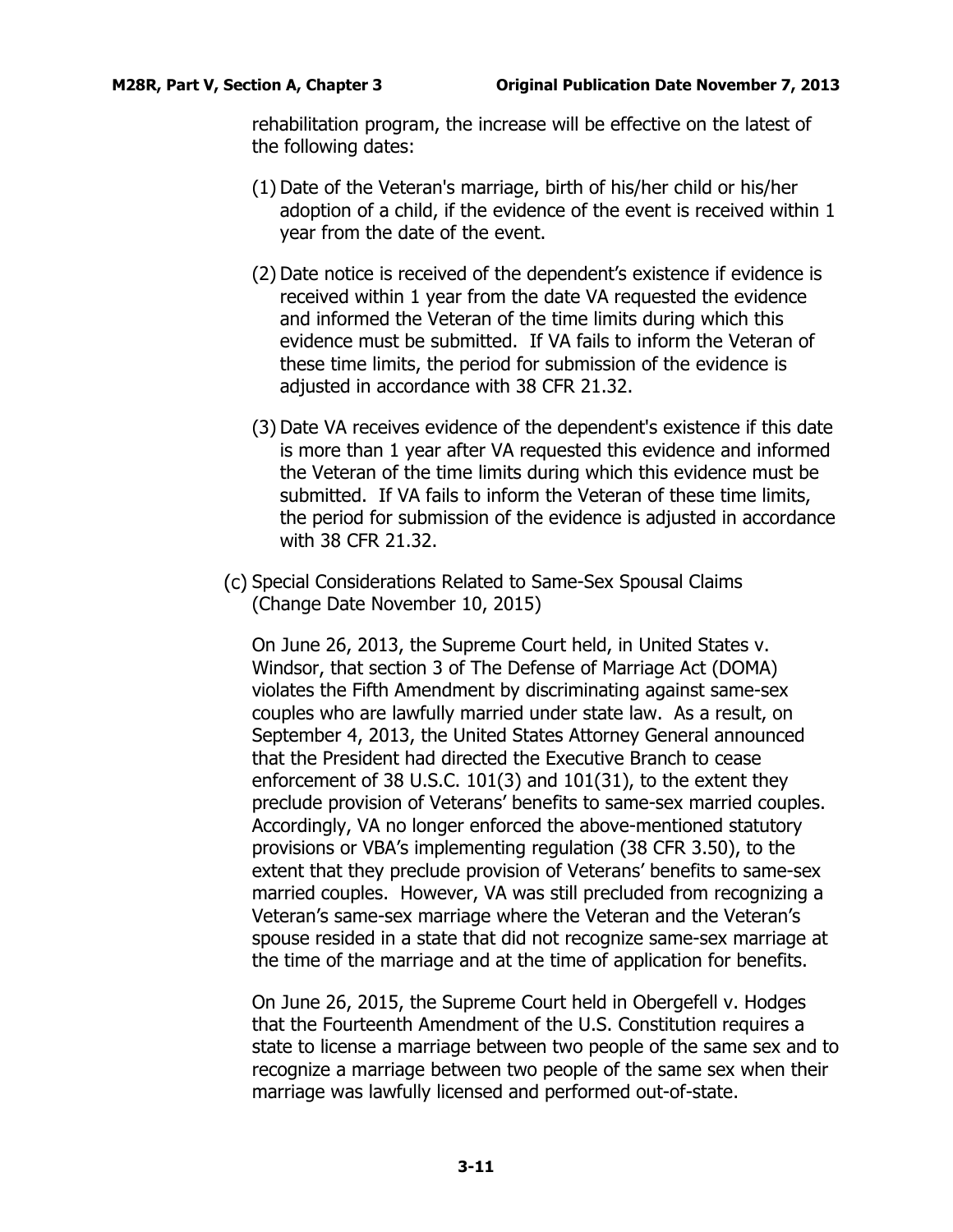Accordingly, VA may now recognize the same-sex marriage of all Veterans for VA purposes.

The effective date of a same-sex spousal claim must be determined as follows:

- (1)If the claim was pending or open upon direct review as of September 4, 2013, the effective date should be assigned under 38 U.S.C. § 5110 and 38 C.F.R. § 3.400, as if the laws barring VA's recognition of same-sex marriage had never been in effect.
- (2)If the claim was received after September 4, 2013, VA should apply U.S.C. § 5110(g) and 38 C.F.R. § 3.114, if applicable, to assign an effective date as early as September 4, 2013, if to do so would be to the claimant's benefit. However, the effective date may not be retroactive for more than one year from the date of receipt of the claim. To be entitled to benefits for up to one year prior to the date of the claim under 38 C.F.R. § 3.114, the claimant must have met all eligibility criteria on the date of the liberalizing change in law. For these purposes, the date of the liberalizing change in law is September 4, 2013, and a claimant may be considered to have met the marriage eligibility criteria on that date if they were actually married as of that date, even if their state of residence did not then recognize the marriage.
- 10.Adjusting the Veteran's Award Due to the Loss of a Dependent(s) (Change Date November 7, 2013)

In most situations, VA uses the end-of-month rule when adjusting a Veteran's award to reflect loss of a dependent. Under this rule, VA continues to pay the Veteran for the dependent through the end of the month in which the event that resulted in the loss took place. This means that the effective date of the reduced rate is the first day of the month following the date of loss.

Loss of a Spouse

(Change Date November 7, 2013)

The end-of-month rule applies to loss of a spouse due to one of the following reasons:

- Divorce
- Annulment
- Death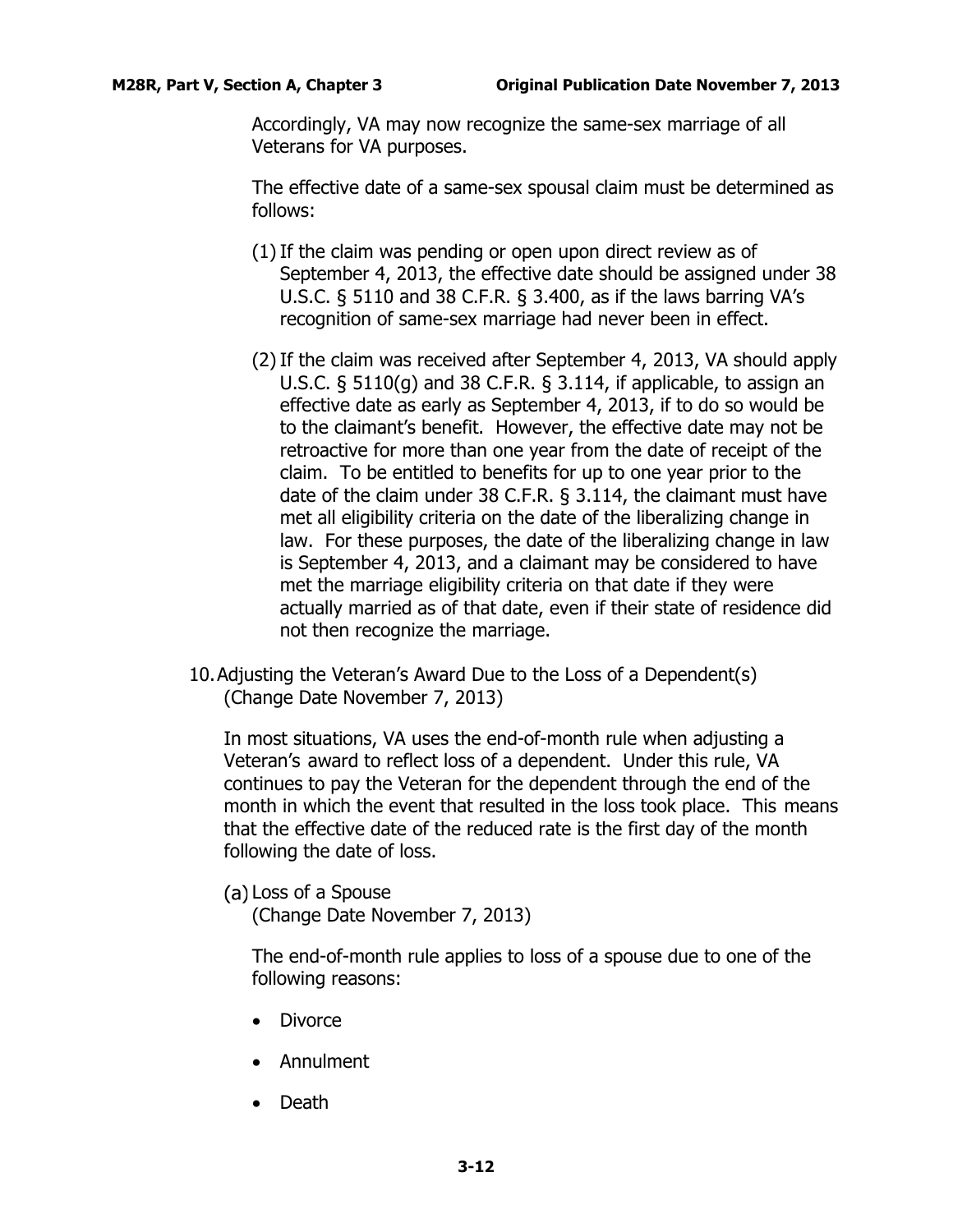# Loss of a Child

(Change Date November 7, 2013)

The end-of-month rule also applies to loss of a child due to one of the following reasons:

- Marriage
- Death
- Discontinuance of school attendance if between the ages of 18 and 23
- (c) Age of a Child

(Change Date November 7, 2013)

VR&E staff should be aware that the end-of-month rule does not apply when a Veteran's child turns 18 or 23 years old. In order to be considered a child for VA purposes, the individual must be under age 18; or be between the ages of 18 and 23, pursuing a course of instruction at an approved educational institution, and is one of the following:

- A legitimate child,
- A legally adopted child, or
- A stepchild who is a member of the Veteran's household.

In either of these instances, the effective date of the reduced rate is the day before either the child's  $18<sup>th</sup>$  or  $23<sup>rd</sup>$  birthday.

<span id="page-14-0"></span>c. Changes in Subsistence Allowance (Change Date November 7, 2013)

In some situations, the case manager will need to make changes to an award during a Veteran's rehabilitation program. Example: if an award for subsistence allowance has been processed at the full-time rate and the Veteran informs the case manager that he/she has reduced to the half-time rate, the case manager should ensure that the Veteran has notified the VA Certifying Official at his/her training facility so that a new certification can be generated in a timely manner.

Once the new certification is received, the case manager must make changes to the existing award as soon as possible to avoid an overpayment. 38 CFR 21.324(i) indicates the effective date is the last date of the month that the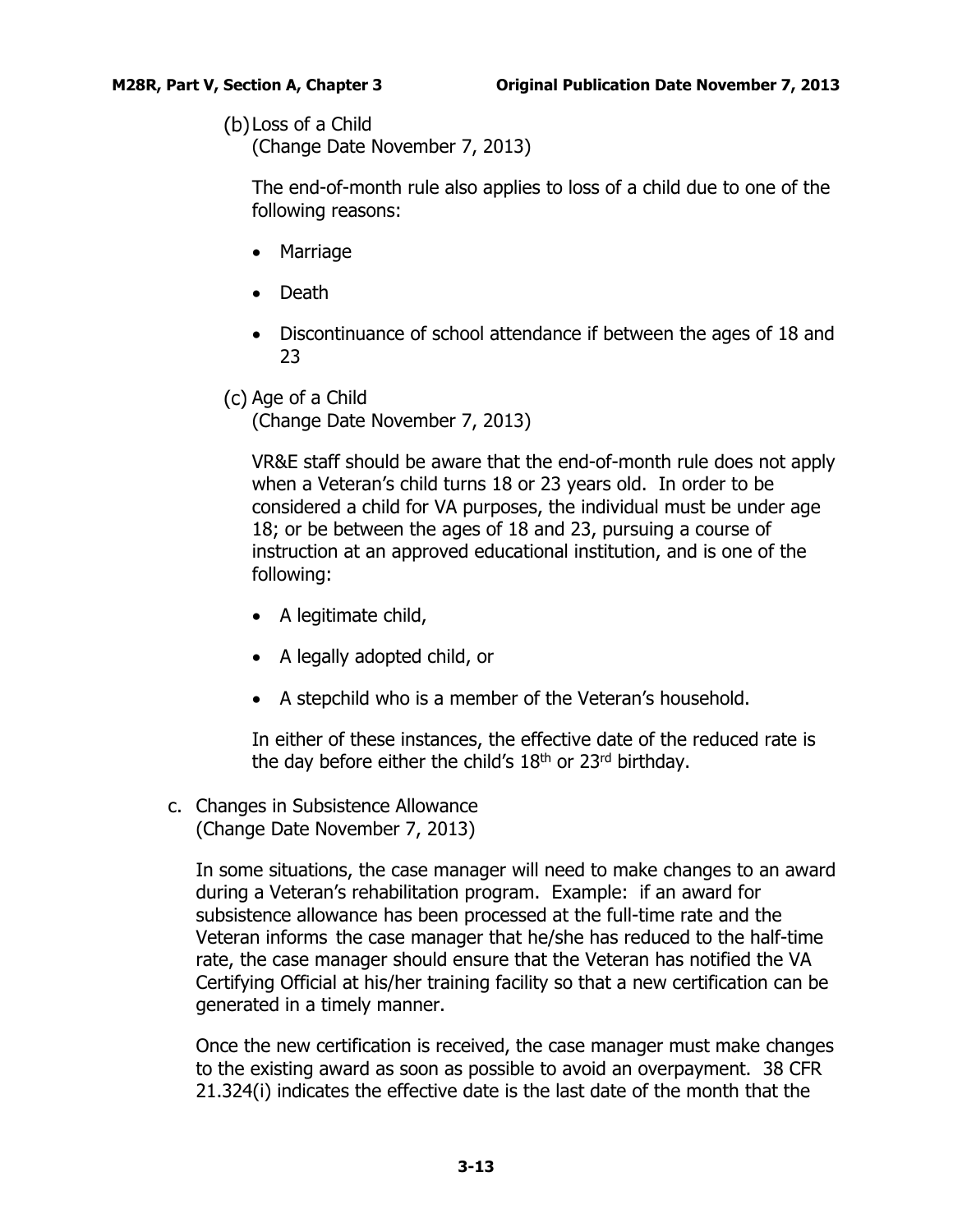reduction occurred assuming mitigating circumstances exist. Refer to M28R.V.B.8 for more information on mitigating circumstances.

It is important to note that case managers do not need to prepare a subsistence allowance award for a change in training hours that does not cause a change in rate of pursuit. Example: if the Veteran reduces training from 18 to 15 semester hours, both 18 and 15 semester hours are considered full-time training. The case manager's original authorization for payment of tuition, fees, books and supplies should continue to be valid. Refer to M28R.V.B.8 guidance on withdrawals.

- <span id="page-15-0"></span>d. Payment of Subsistence Allowance under Special Conditions
	- 1. Hospitalized Veteran (Change Date November 7, 2013)

When a Veteran is receiving compensation at the temporary 100% rate while hospitalized at VA expense, the total amount of subsistence allowance, plus the amount of temporary compensation, must not exceed the greater of one of the following:

- The amount of monthly subsistence or other allowance that the Veteran would otherwise be paid plus the amount of monthly compensation that would be paid to the Veteran if he/she were not receiving compensation at the temporary rate (see 38 U.S.C. 1114 for current disability rates); or
- The amount of monthly compensation payable under 38 U.S.C. 1114(j) of this title (\$2,393 in 2013).

A Veteran pursuing a rehabilitation program while in post-hospital convalescence must be paid his/her regular rate of subsistence allowance.

Example 1: A Veteran with no dependents who is attending training at the full-time rate (\$585.11) and usually receives compensation at the 80% rate (\$1,277), totaling \$1,862.11, would not be eligible to receive subsistence allowance since the subsistence allowance combined with the temporary 100% rate (\$2,393) equals \$2,978.11 which is greater than \$1,882.11. Therefore, the Veteran should receive only the temporary 100% rate and no subsistence allowance. It is important to note that the effective date of the termination is the date before the beginning date of the increased disability compensation award, which results in a reduced subsistence allowance (38 CFR 21.324).

Example 2: A Veteran who is attending training at the full-time P911SA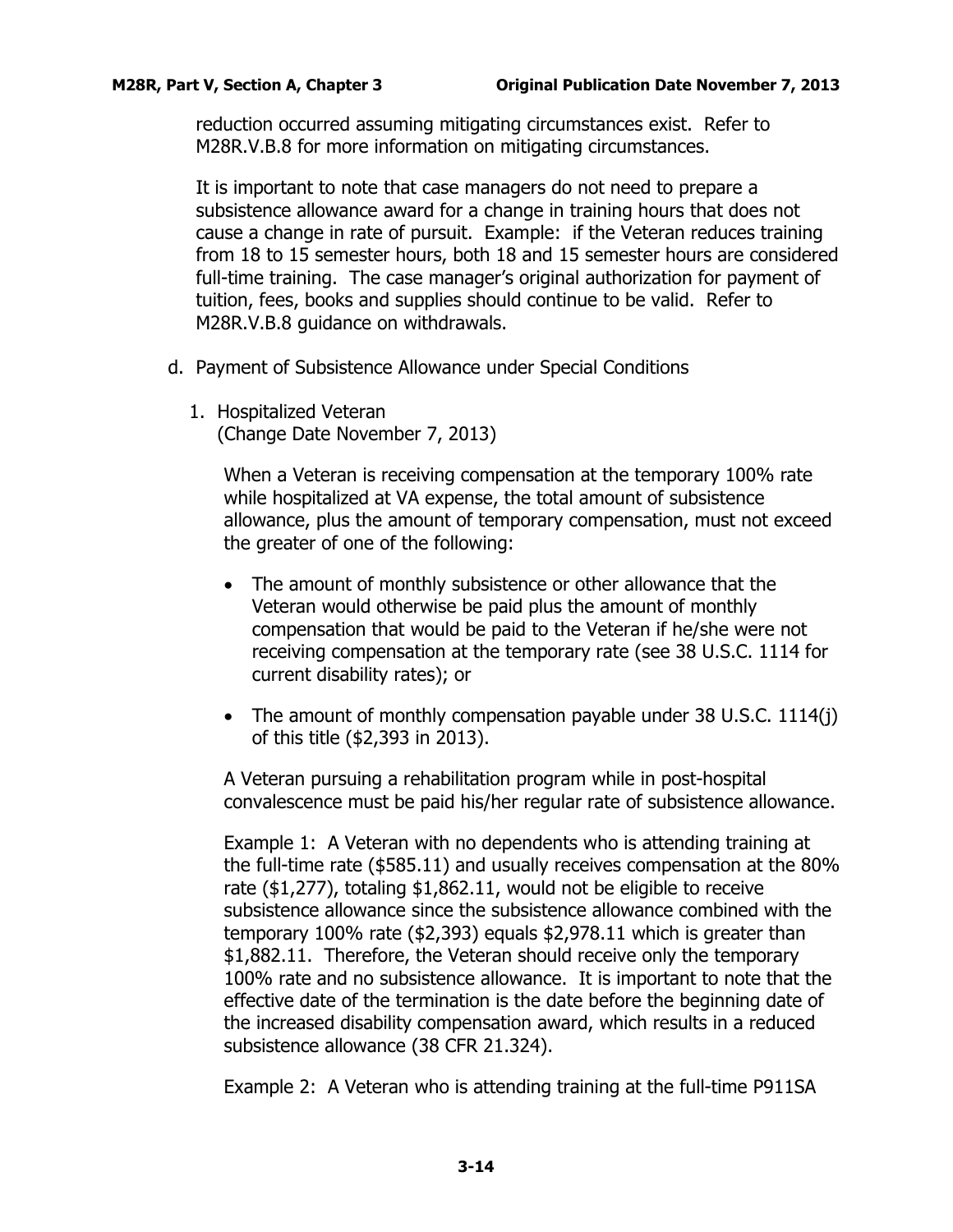rate in Washington, DC (\$2,193) and usually receives compensation at the 80% rate (\$1,277) totaling \$3,470, would receive a reduced subsistence allowance since the subsistence allowance combined with the temporary 100% rate (\$2,393) equals \$4586 which is greater than \$3470. The subsistence allowance would be reduced to the difference between the temporary 100% rate (\$2,393) and the total amount of subsistence and regular compensation (\$3,470), which equals \$1,077. This means that the Veteran's subsistence allowance will be reduced from \$2,193 to \$1,077 while hospitalized and receiving the temporary 100% rate. It is important to note that the effective date of the termination is the date before the beginning date of the increased disability compensation award (38 CFR 21.324).

Example 3: A Veteran who is attending training at the full-time Chapter 30 rate (\$1,564) and usually receives compensation at the 20% rate (\$218), totaling \$1,782, would receive no monthly Chapter 30 allowance since the allowance combined with the temporary 100% rate (\$2,393) equals \$3,957 which is greater than \$1,782. The Veteran would receive only the temporary 100% rate. It is important to note that the effective date of the termination is the date before the beginning date of the increased disability compensation award (38 CFR 21.324).

2. Specialized Rehabilitation Facility (Change Date November 7, 2013)

> A Veteran in a specialized rehabilitation facility will be paid the regular rate of subsistence allowance at the institutional rate. VA may pay the cost of room and board in lieu of subsistence allowance when each of the following applies:

- The specialized rehabilitation facility requires that similarly circumstanced persons pay the same charges for room and board.
- The case manager finds, and the Veteran agrees, that it is to his/her advantage for VA to pay the cost of room and board.

It is important to note that the Veteran is still eligible for only the amount of subsistence allowance payable for his/her dependents even when VA pays the cost of room and board.

3. Extended Evaluation and Independent Living Program (Change Date November 7, 2013)

A Veteran in a program of extended evaluation or an Independent Living (IL) program may be paid subsistence allowance for full, three-quarter, or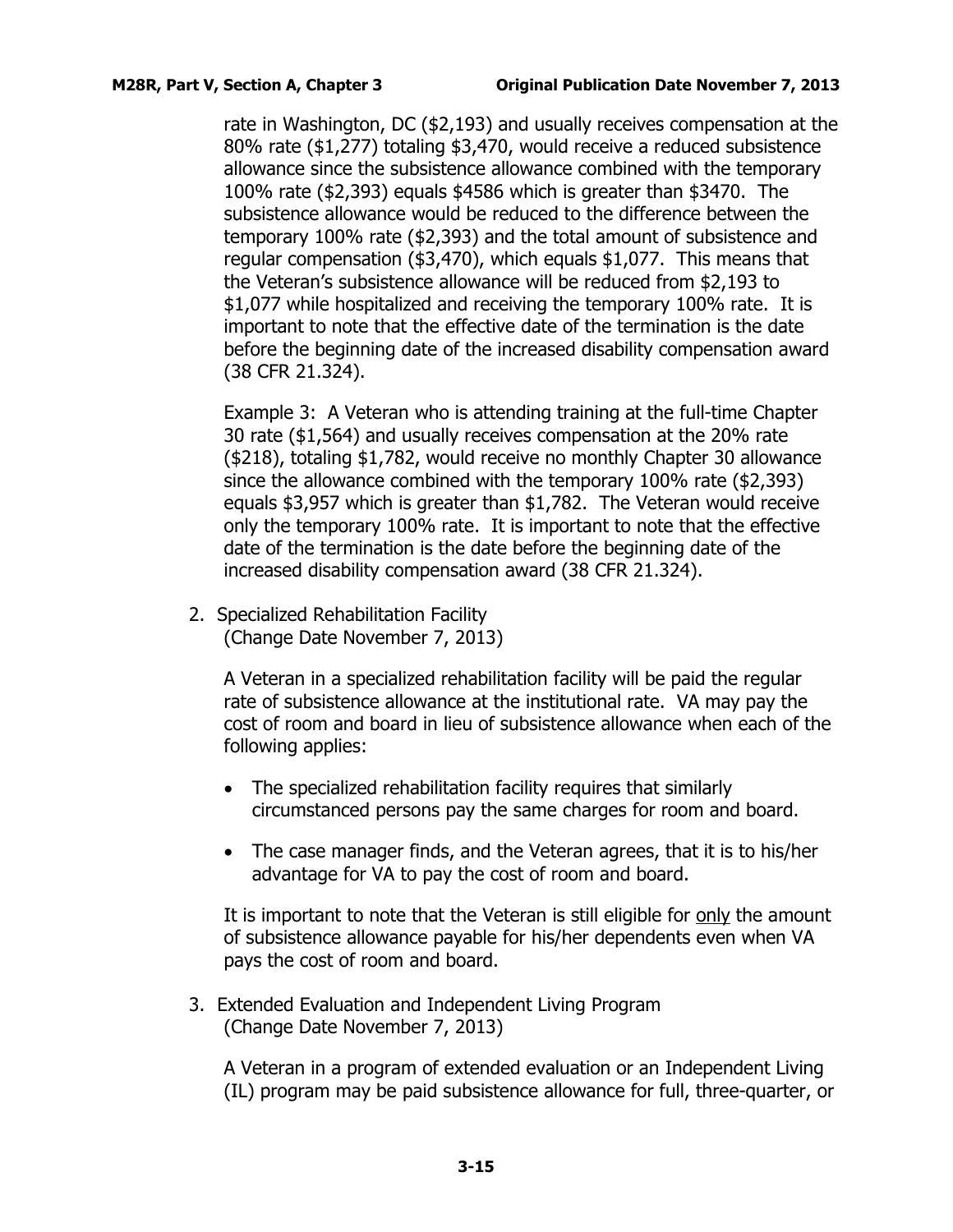half-time participation at the rate specified for institutional training in accordance with 38 CFR 21.260. It is important to note that per 38 CFR 21.260, subsistence allowance is not payable when pursuing a plan at less than half-time unless a determination of reduced work tolerance has been made or unless one-quarter time is allowable under an Individualized Extended Evaluation Plan (IEEP). If an extended evaluation or IL program is pursued on a less than a quarter-time basis, VA will only pay established charges for services provided. The procedures for processing an original or amended award found in M28R.V.B.8 should be followed when processing subsistence allowance for Veterans participating in an extended evaluation or IL program.

4. On-the-Job Training (OJT) (Change Date November 7, 2013)

> OJT provides eligible Veterans with the opportunity to obtain training and practical job experience concurrently. Veterans who are entitled to training under the VR&E program are eligible to participate in the OJT program when determined appropriate by a case manager. A Veteran can be paid a monthly subsistence rate of the difference between the journeyman wage and the training wage, not including overtime, but not more than the Chapter 31 Subsistence Allowance rate allowed (refer to Appendix AO, Chapter 31 Subsistence Allowance Rate of Pay). It is important to note that subsistence allowance is paid to Veterans participating in the OJT program at the full-time rate only. A standard full-time workweek is 40 hours unless the employing agency defines fulltime as less than 40 hours for all employees in the particular position approved for OJT. Refer to M28R.V.B.8 for more guidance on processing subsistence allowance for Veterans participating in the OJT program.

Wage Schedule

(Change Date November 7, 2013)

The Veteran's employer must document the wage schedule to be paid to the Veteran while in the program and must specify the journeyman wage for the job. This information must be provided by the employer on company letterhead, and must be signed by the employer. The Veteran's wages should gradually increase as he/she completes the OJT program. If there is a change in either the journeyman or the training wage, the subsistence award should be adjusted accordingly. An example wage schedule is demonstrated as follows:

- Journeyman salary = \$2000/month
- Duration of  $OJT = 12$  months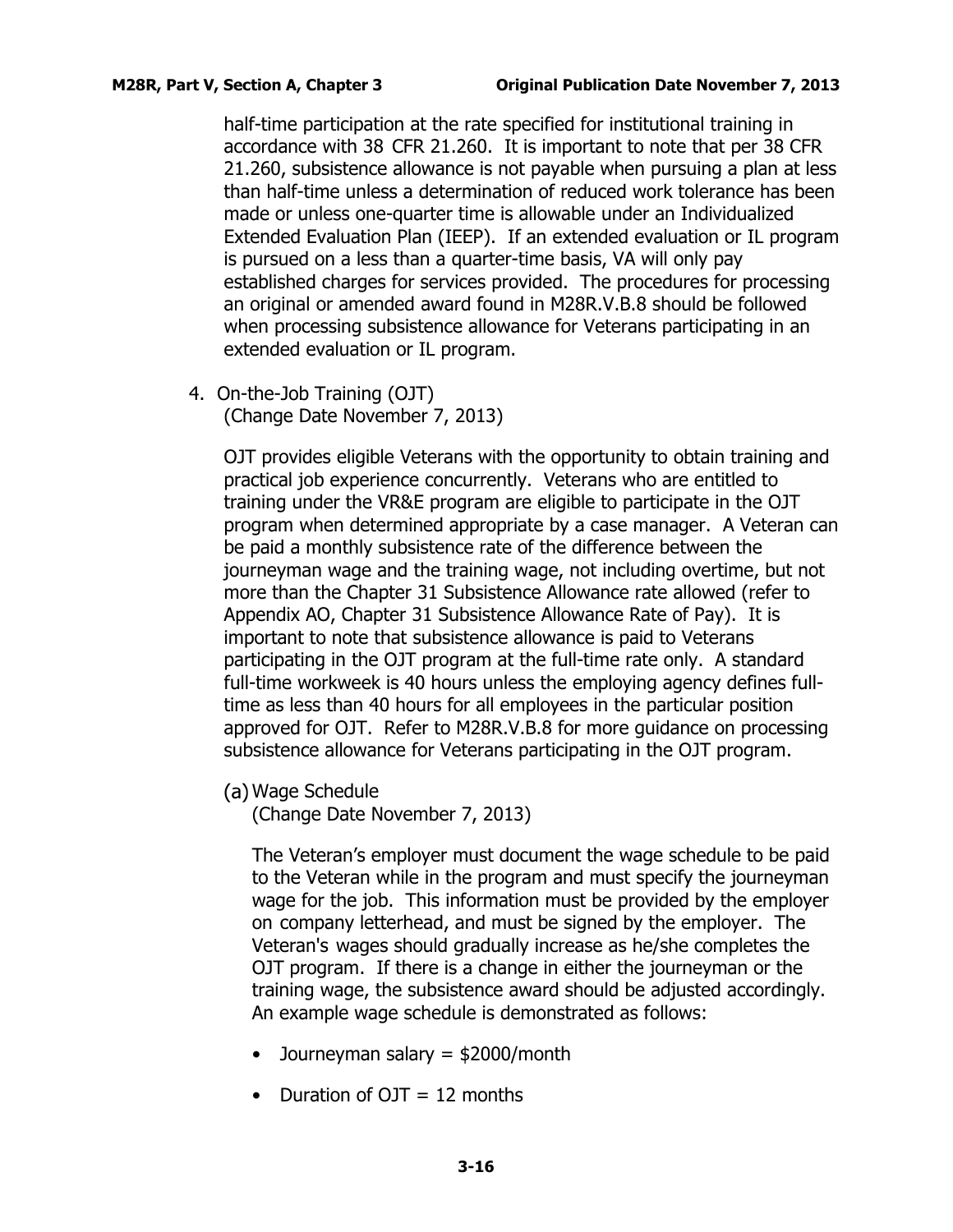- Wages for first 4 months  $=$  \$1200/month
- Wages next 4 months  $=$  \$1500/month
- Wages last 4 months  $=$  \$1800/month
- Wages at end of program = \$2000/month

Employers must complete and submit VAF 28-1905c each month to the case manager for review. This form documents attendance, progress and the change in wage status so that the subsistence award amounts can be adjusted as the Veteran gains proficiency and moves toward journeyman wages. The original form should be submitted to VA no later than the  $10<sup>th</sup>$  day after the end of each month.

(b) Determining OJT Monthly Subsistence Allowance (Change Date November 7, 2013)

The following example explains how to determine an OJT Monthly Subsistence Allowance:

(1) Determine Current Training Wage

The Veteran's current training wage earned is \$1200/month (see example Wage Schedule wages for first 4 months).

(2) Determine the Monthly Journeyman Salary

The monthly journeyman salary is \$2000/month (see example Wage Schedule for journeyman salary).

(3) Determine the Difference Between the Two Amounts

The following explains how the difference in these amounts is the amount of subsistence allowance the Veteran will receive each month:

- In this example, take \$2,000.00 and subtract \$1,200.00 and the subsistence equals \$800.00.
- It is important to note that the subsistence allowance can never exceed the amounts specified in Appendix AO, Chapter 31 Subsistence Allowance Rate of Pay (e.g. a Veteran without dependents cannot receive more than \$511.58 per month in subsistence in 2013 even if the difference between the current training wage and the journeyman wage is \$800.00).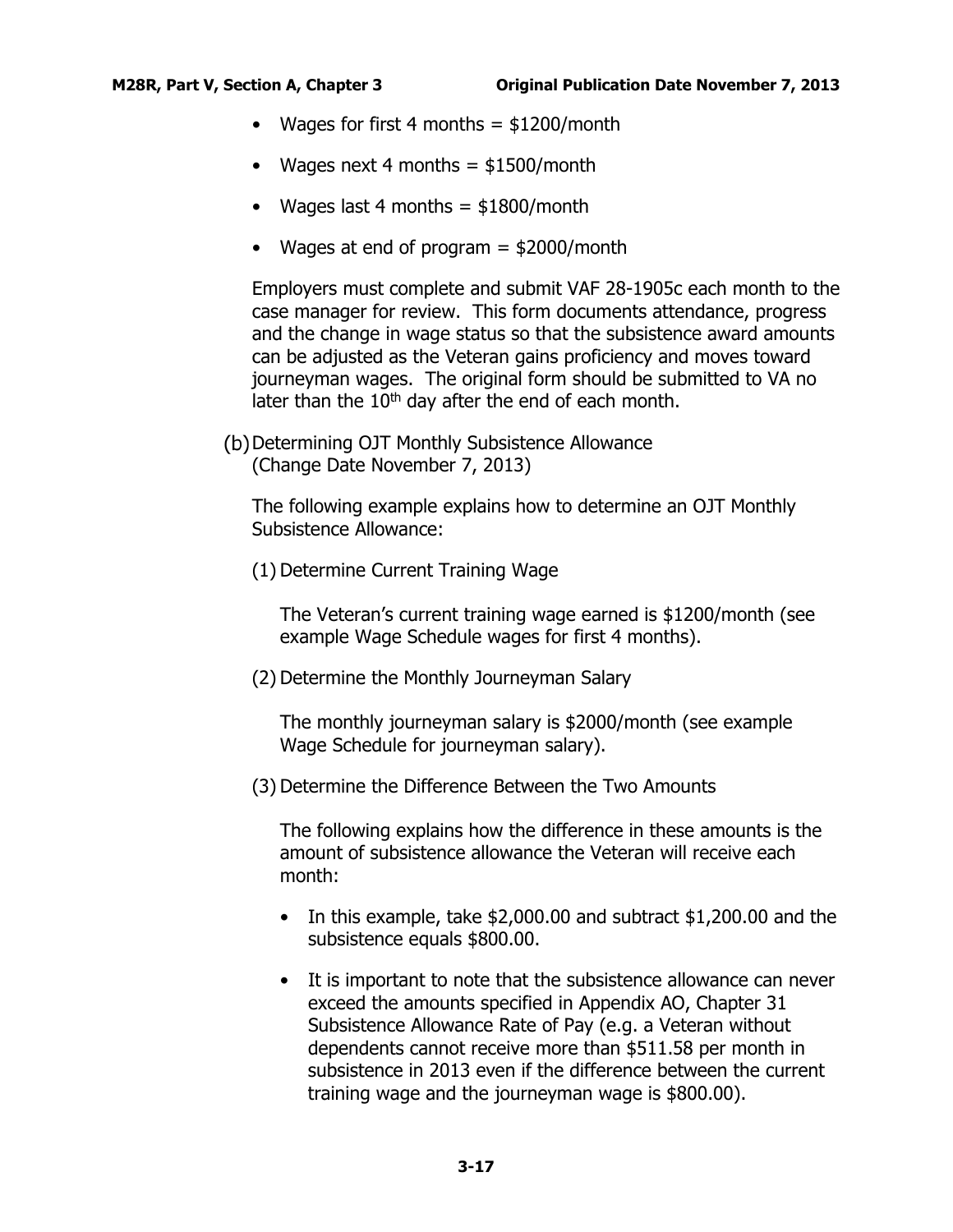P911SA

(Change Date November 7, 2013)

For a Veteran who is participating in the OJT program and has elected the P911SA rate of payment, process the award based on the wage schedule. A payment of the P911SA must not exceed the difference between the monthly training wage, not including overtime, and the journeyman wage for the Veteran's objective. Calculate the difference between the journeyman and training wage for each period. For each payment period, enter the lesser of either the full-time rate (refer to Appendix AW, Calculating Rate of Pay for P911SA) or the difference between the journeyman and training wage.

Example: a Veteran who is attending training at the full-time P911SA rate in Washington, DC (\$2,193) cannot receive more than the difference between the current training wage and the journeyman wage (\$800.00) based on the example from the previous page.

5. Non-Paid Work Experience (NPWE) (Change Date November 7, 2013)

> In accordance with 38 CFR 21.266(c), a Veteran participating in a NPWE must receive subsistence allowance at the institutional rate (refer to Appendix AO, Chapter 31 Subsistence Allowance Rate of Pay). Full-time NPWE is defined as an unpaid work experience that meets the criteria in CFR 21.299 and the definition of full-time at the employing organization. A standard full-time workweek is 40 hours unless the employing agency defines full-time as less than 40 hours for all employees in the particular position approved for the NPWE. In that instance, full-time will be the number of hours specified by the employer for that position. It is important to note that NPWE may be pursued on a less than full-time basis (38 CFR 21.79(f)(3)(ii)). This means that if the Veteran is participating in NPWE on a less than full-time basis, a payment of subsistence allowance is based upon a proportionate amount of a work week. Example: if the standard work week is 40 hours, three-quarter time is at least 30 hours, but less than 40 hours; and half-time is at least 20 hours, but less than 30 hours.

Employers must complete and submit VAF 28-1905c each month to the case manager for review. This form documents attendance and progress. The original form should be submitted to VA no later than the  $10<sup>th</sup>$  day after the end of each month.

(a) Combining NPWE With Other Training (Change Date November 7, 2013)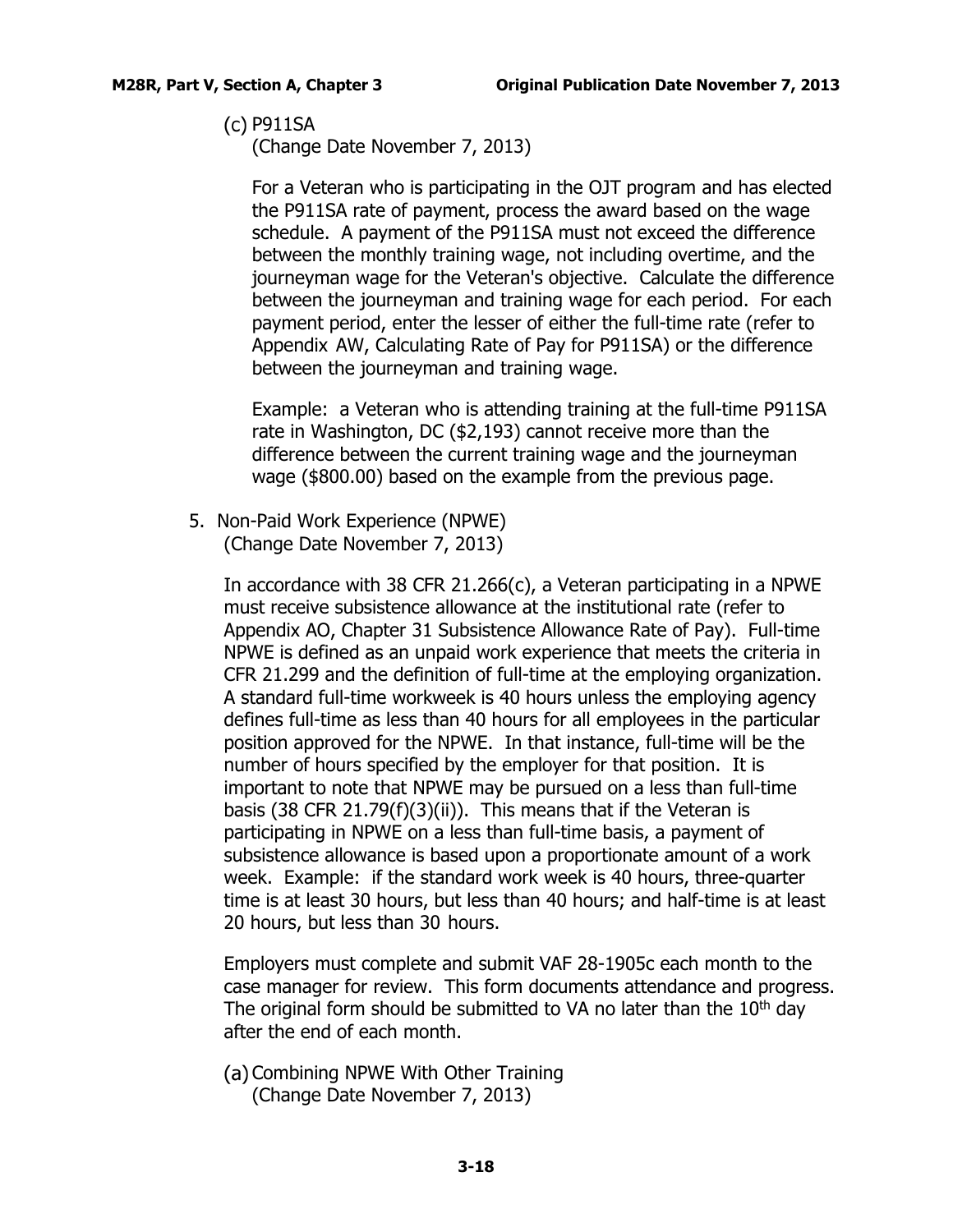Subsistence allowance for both NPWE and NPWE combination training must be paid at the institutional rate when total training time is at least half-time. If the employer's standard full-time work schedule is less than 40 hours, the number of hours the employer considers fulltime will be used to calculate the training time of the NPWE or NPWE portion of the combination training (full-time, three-quarter time, halftime and one-quarter time). NPWE that is quarter-time may be used to calculate subsistence allowance for NPWE combination training, but not for training that is solely NPWE.

When P911SA has been elected, the zip code of either the NPWE agency or the training facility may be used to ensure that the greater benefit is provided to the Veteran. VR&E staff should carefully consider a Veteran's circumstances and rehabilitation needs before approving NPWE combination training that amounts to more than fulltime. Refer to Appendix AP, Rate of Pay for NPWE for more guidance.

(b) Duration of NPWE

(Change Date November 7, 2013)

NPWE or NPWE combination training may be authorized for a period of 2 to 6 months by the case manager. An extension of up to 1 year may be authorized with the concurrence of the VR&E Officer. The VR&E Officer may extend a period of NPWE or NPWE combination training beyond 1 year if individual circumstances indicate that the extension is necessary to achieve rehabilitation. Justification of an extension for up to an additional 6 months, for a total period of NPWE not to exceed 18 months, must summarize the results of the first year of experience (including benefits and concerns) and specify how the additional period is needed to achieve rehabilitation. The VR&E case manager must document the justification on VAF 28-1905d and file in the center portion of the Veteran's VR&E record, or document in a CWINRS note.

<span id="page-20-0"></span>e. Leave of Absence (Change Date November 7, 2013)

VA may approve a leave of absence under certain conditions. A leave of absence may be approved when a Veteran is not attending any of the following:

- Training, as defined by the educational institution, rehabilitation center or sheltered workshop.
- Work, as defined by the rules of the training establishment; or participating in a scheduled period of individual instruction.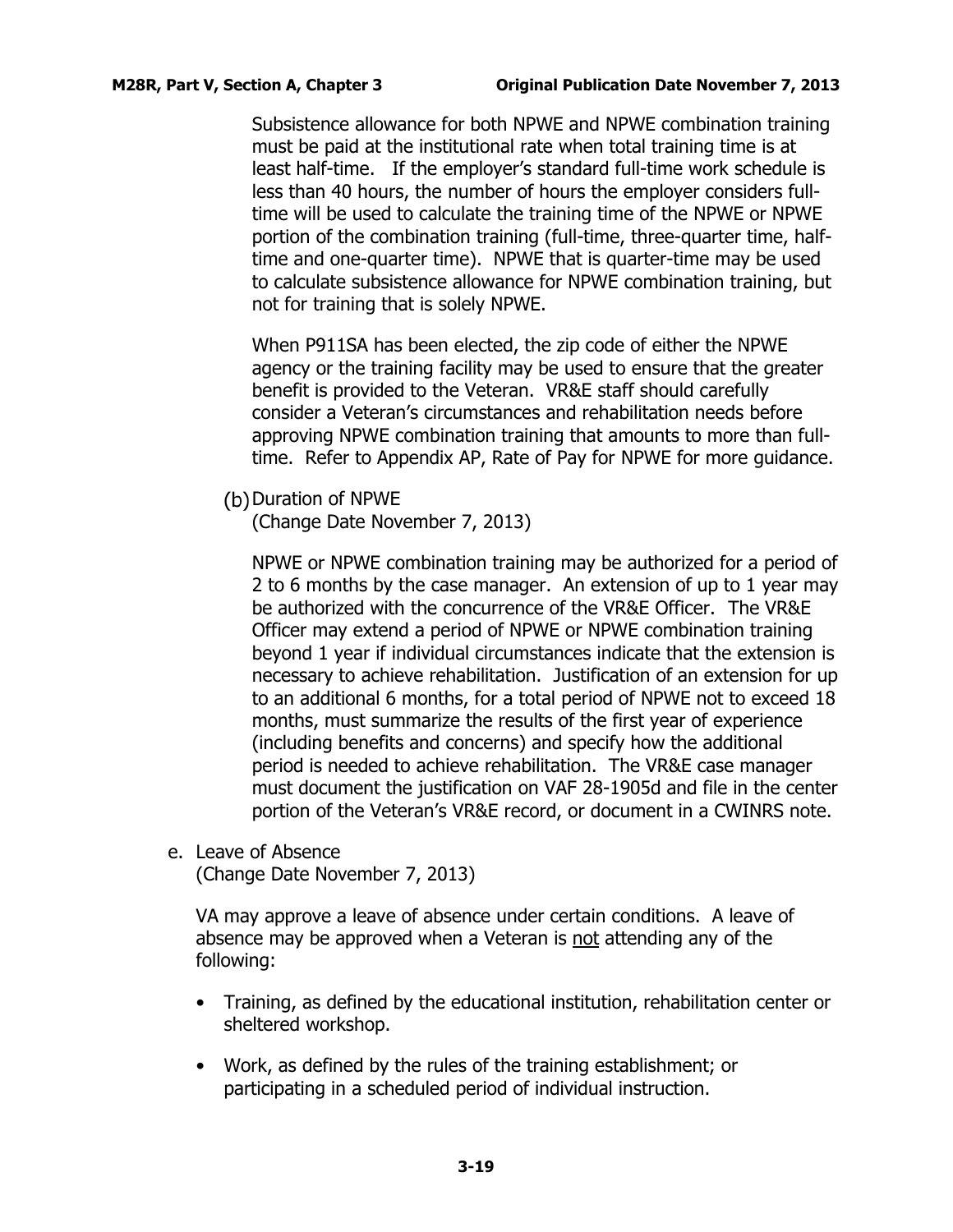During an approved leave of absence, a Veteran in receipt of subsistence allowance must be considered to be pursuing a rehabilitation program. Further guidance on approving a leave of absence is outlined in M28R.V.A.6.

<span id="page-21-0"></span>f. Incarcerated Veterans (Change Date November 7, 2013)

In accordance with 38 CFR 21.276, an incarcerated Veteran is any Veteran incarcerated in a Federal, State, or local prison for a felony. It does not include a Veteran who is participating in the VR&E program while living in a halfway house or participating in a work-release program. A subsistence allowance must not be paid to an incarcerated Veteran convicted of a felony, but VA may pay all or part of the Veteran's tuition and fees. Refer to M28R.V.D.3 for more information on incarcerated Veterans.

<span id="page-21-1"></span>3.05. Payment for Services, Supplies and Training (Change Date November 7, 2013)

> Costs of services provided to Veterans through a rehabilitation program will be paid by VA under 38 CFR 21.262(b) and the provisions of applicable VA Acquisition Regulation (VAAR), especially VAAR 831.70 and 871.1. Specific guidance on supplies and equipment is discussed in M28R.V.A.4. Refer to M28R.V.A.5 for specific guidance on medical treatment and services. Procedures for authorizing and processing payment for services from training facilities are discussed in M28R.V.B.7.

<span id="page-21-2"></span>a. Direct Reimbursement (Change Date July 2, 2014)

> Direct reimbursement is appropriate when a facility bookstore does not carry required supplies or a vendor does not accept the government purchase card. Reimbursement to a Veteran for the purchase of supplies or services should be the last available option and should not be utilized unless there is no other way to obtain the supplies in a timely manner. A Veteran who is attending a facility that does not have a bookstore on campus or who is participating in an online training program should be given VAF 28-1905 to authorize payment for books and supplies at a local facility bookstore that has been approved and has a valid facility code before considering direct reimbursement.

1. Prior Approval (Change Date November 7, 2013)

The VR&E case manager must determine that the Veteran needs the requested item to achieve a rehabilitation goal and must authorize the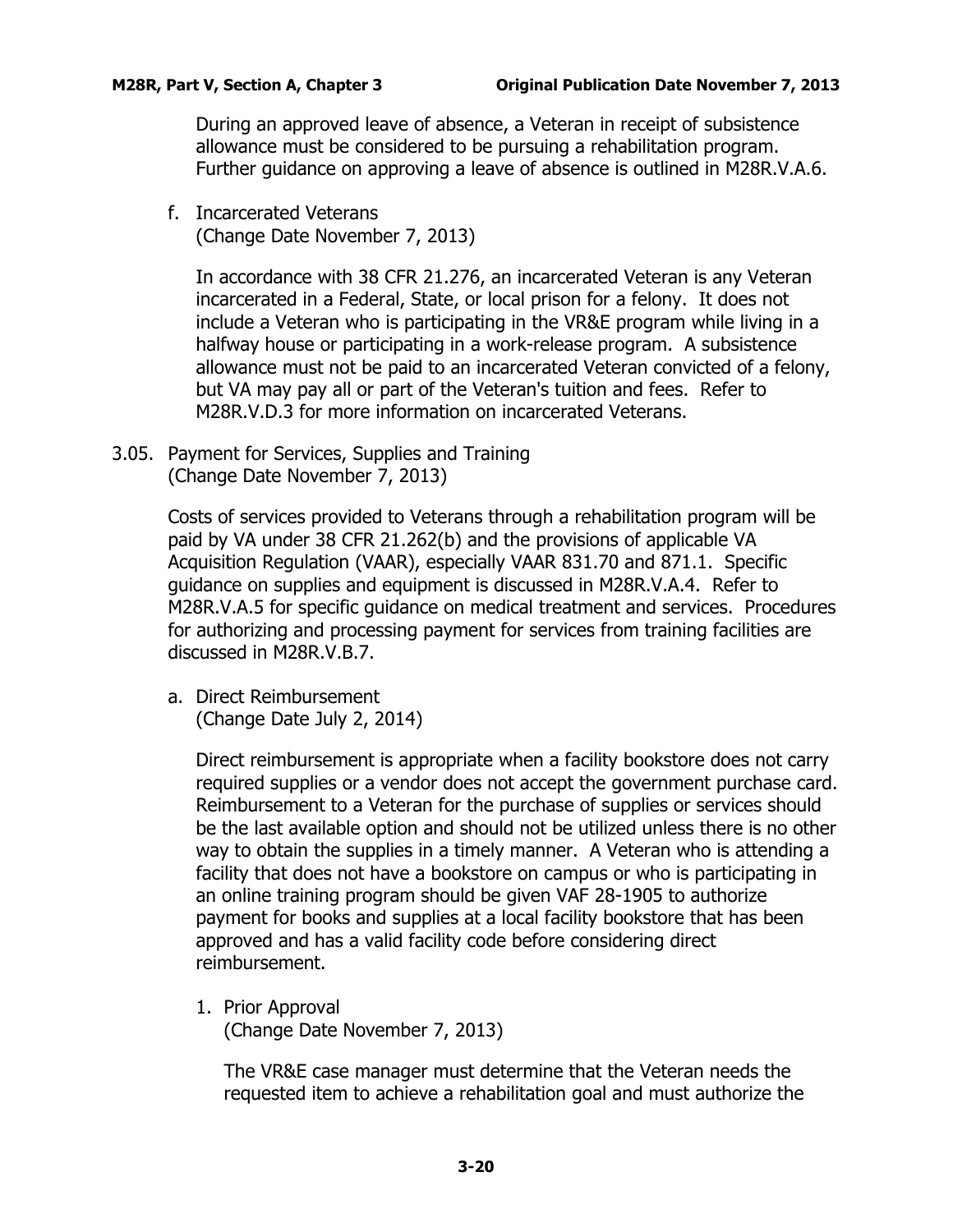item before the Veteran can obtain it. To ensure timely delivery of the supplies, the VR&E case manager should receive all requests for reimbursement within the first two weeks of a course or term. Requests for reimbursement must be received in writing from the Veteran. An email from the Veteran meets this requirement. VA must not reimburse a Veteran who buys supplies without prior VA authorization unless the case manager determines that the Veteran was acting in good faith to obtain the required supplies or the Veteran is participating in an approved retroactive induction plan of services. The case manager must discuss the reasons that the Veteran made the purchase without prior approval, document the discussion and the final determination on VAF 28-1905d and file in the center portion of the Veteran's VR&E record, or in a CWINRS note.

It is important to note that if reimbursed expenses are for incidental goods and services (not required program costs), the Veteran's expenses cannot exceed \$1,250 per year without the signature of the VR&E Officer. Refer to M28R.V.A.1 for more guidance on providing incidental goods and services.

2. Required Supplies

(Change Date November 7, 2013)

In accordance with VAAR 831.70, VA may provide reimbursement for the supplies, to include books, equipment, or other supplies, that all students taking the same course or courses are required to own. VA may also provide reimbursement for items that the facility does not specifically require for pursuit of the course, but that VA determines are needed. In no instance will VA provide reimbursement for supplies in a greater variety, quality, or amount than required of non-Veteran students. An item is not considered to be required if it is just requested, desirable to have, or necessary for a future profession or job but not required by the facility for all students in the course. The determination that the Veteran needs the supplies must be documented by the case manager on VAF 28- 1905d and filed in the VR&E record, or documented in a CWINRS note. It is important to note that partial payment agreements (VA sharing payment with the Veteran) are prohibited in accordance with VAAR 831.70. Refer to M28R.V.A.4 for further guidance on determining if supplies and equipment are required.

If the Veteran incurred costs for training or other rehabilitation services related to training, and the case manager determines that the training and/or other rehabilitation services related to training were reasonably needed to achieve the goals of the self-employment plan, then those costs can be reimbursed per 38 CFR 21.282(c). The provision of service is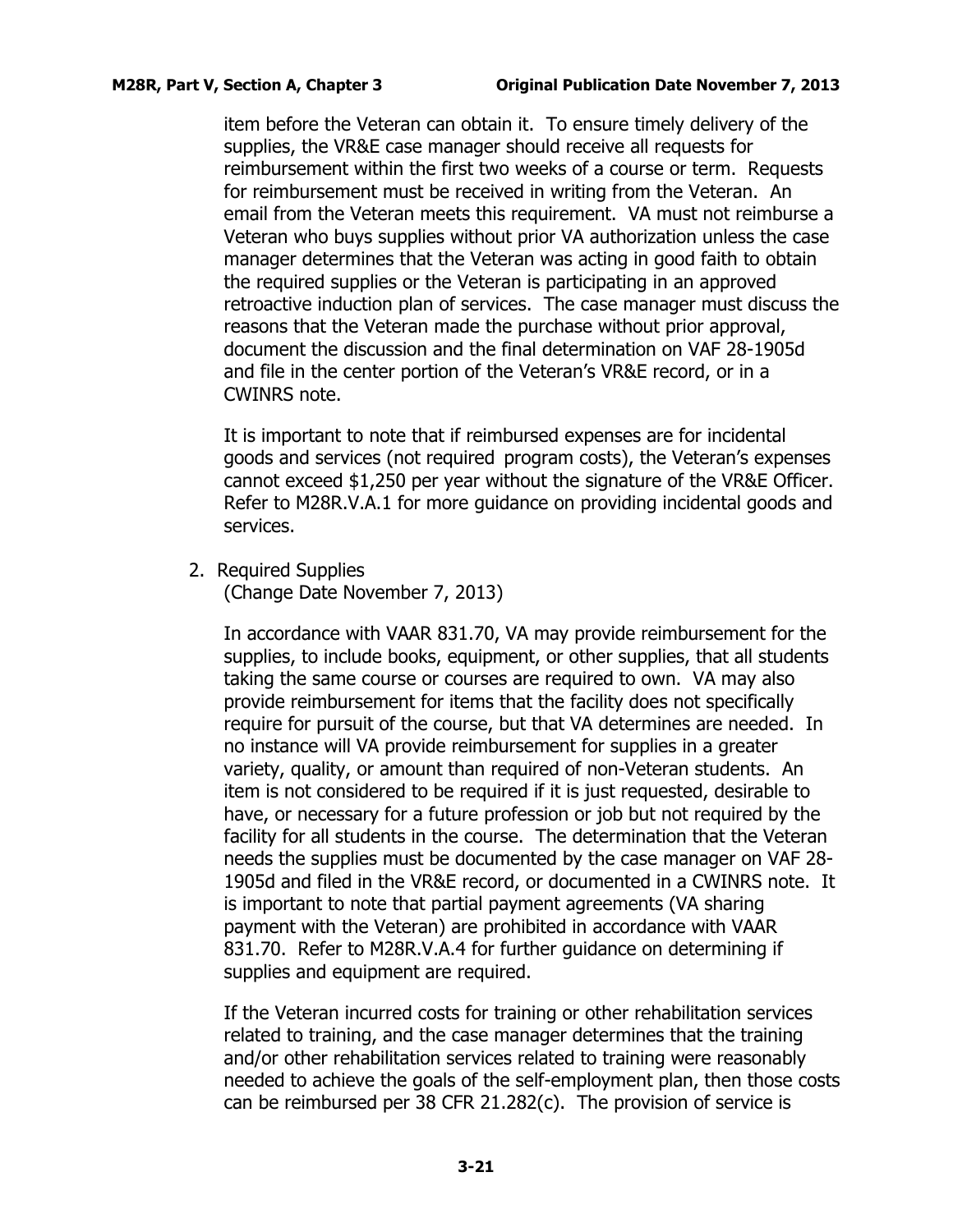based on category assignment.

3. Required Documentation (Change Date November 7, 2013)

> A Veteran must submit the following documentation in order to be eligible to receive a direct reimbursement:

- A written request for the reimbursement prior to making the purchase, if applicable.
- A written justification for the purchase.
- An itemized receipt with proof of purchase, or an itemized list of items with bank or credit card statements to substantiate cost and proof of purchase.
- A course syllabus documenting need, if applicable.

Justification of the need for supplies or equipment purchased outside a training facility must be included in, or attached to, VAF 28-1905m. The VR&E case manager is responsible for ensuring that appropriate justification is received from the Veteran, the training facility or other service provider. The VR&E Officer must ensure that procedures for the purchase of supplies and equipment are properly implemented. Refer to M28R.V.A.4 for additional information.

VAF 28-1905m must be completed when supplies and equipment are procured outside of a training facility. Refer to M28R.V.B.5 for guidance on completing VAF 28-1905m. The Veteran must sign and date VAF 28- 1905m to verify receipt of the item(s) purchased before processing the reimbursement. VAF 28-1905m must be filed, along with copies of the receipts and proof of purchase, in the VR&E record. It should be noted that bank and credit card statements can be used as proof of purchase if it is not clearly annotated on the receipt.

<span id="page-23-0"></span>b. Processing a Direct Reimbursement (Change Date November 7, 2013)

To process a direct reimbursement, VR&E staff must enter reimbursement information correctly in CWINRS to reflect dates, Veteran information and invoice information. Refer to the CWINRS User Guide, Chapter 7.5.2 for instructions on entering direct reimbursement information in the Add/Edit/View Direct Reimbursement Payment screen.

SF 1034 must be used to document the purchase of supplies. This form can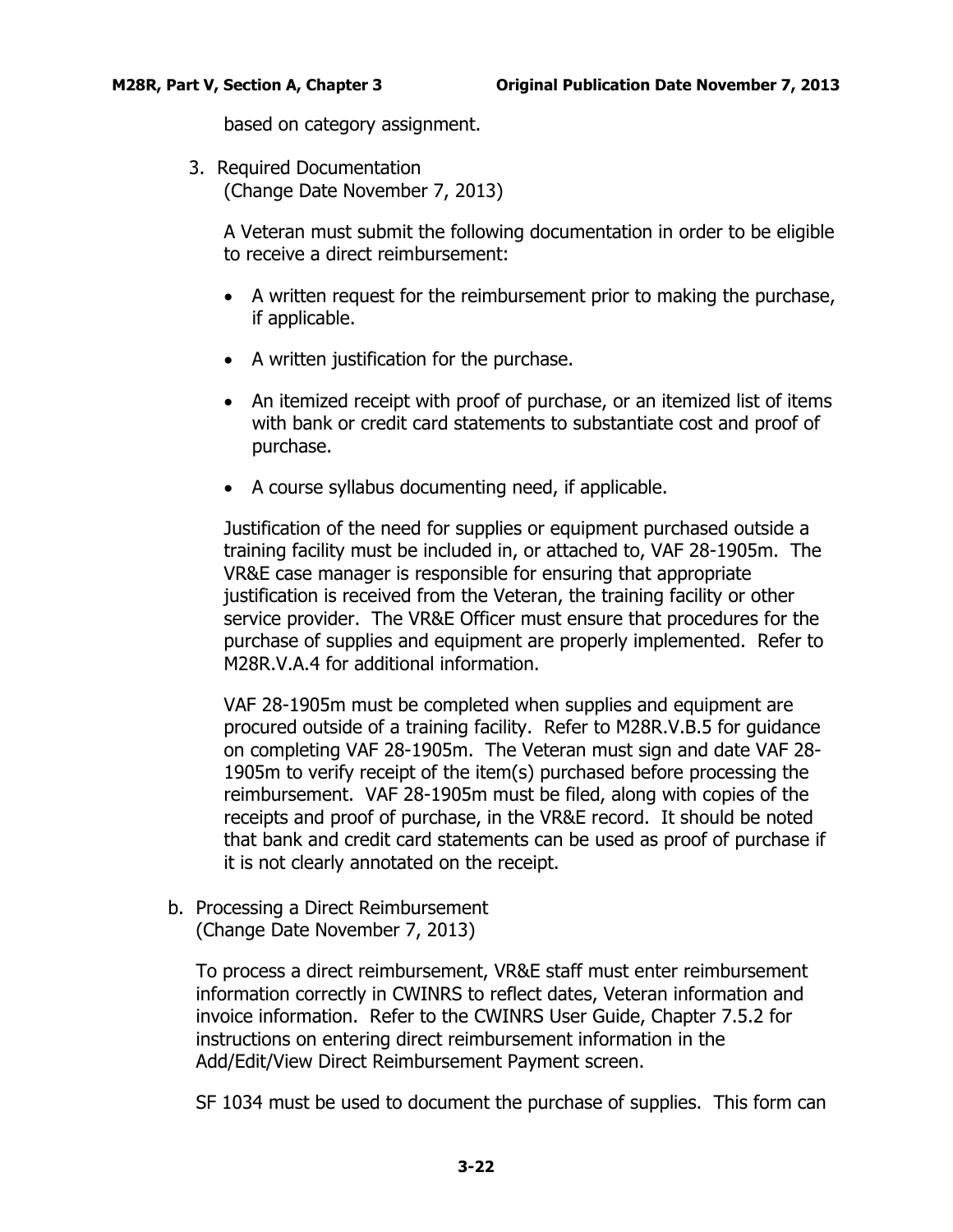be found in the CWINRS Forms/Letters screen. This screen is accessed as either a list of Letters or Forms depending on which button was selected from the View Folders screen. A copy of the SF 1034 must be filed on left side of the Veteran's VR&E record. The original SF 1034 must be sent to the Finance activity, along with the original receipts, if available. The Finance activity can then process the payment directly to the Veteran through the Financial Management System (FMS). Finance uses the Veteran's Claim Number or Social Security Number (SSN) to access direct reimbursements and adds the code of WINVET to indicate to the Treasury that the payment is not taxable and should not be added to personal income. The method used to submit forms to the Finance activity may vary according to local policies.

<span id="page-24-0"></span>3.06. Employment Adjustment Allowance (EAA) (Change Date November 7, 2013)

> Public Law 104-275 restricts the authorization and payment of the employment adjustment allowance (EAA). VA may pay the EAA only while an otherwise eligible Veteran satisfactorily follows a program of VA-approved employment services under 38 U.S.C. 3104(a)(5). Since this program of employment services is subject to the 12-year eligibility period, or any extension of this period allowed under 38 U.S.C. 3103(b), (c), or (d), the EAA may only be paid for authorized periods within the eligibility period. A case manager may not authorize an EAA solely because the Veteran has achieved rehabilitation to the point of employability.

<span id="page-24-1"></span>a. Policy

(Change Date November 7, 2013)

A case manager may only authorize EAA payment for a Veteran who has satisfactorily followed a program of VA approved employment services under 38 U.S.C. 3104(a)(5). This means that a Veteran's case must have progressed through Rehabilitation to the Point of Employability (RTE) status to Job Ready status following the provision of services under an IWRP. Short-term training may be provided in RTE status to enable the Veteran to become job ready, such as resume preparation, job seeking and interview skills. A veteran who achieves rehabilitation to the point of employability and is declared job ready may qualify for Employment Adjustment Allowance (EAA), however, EAA may not be paid if training is not provided at a VAapproved facility, except as specified in 38 CFR 21.268(c). There must be a documented declaration of job-readiness by the case manager in the VR&E record at the time the Veteran's case is placed in Job Ready status. An Individualized Employment Assistance Plan (IEAP) must have been developed as part of the IWRP, prior to assignment to Job Ready status. The Veteran must satisfactorily participate in the services planned in the IEAP for a period of 30 days before a payment of EAA may be authorized. If authorized, EAA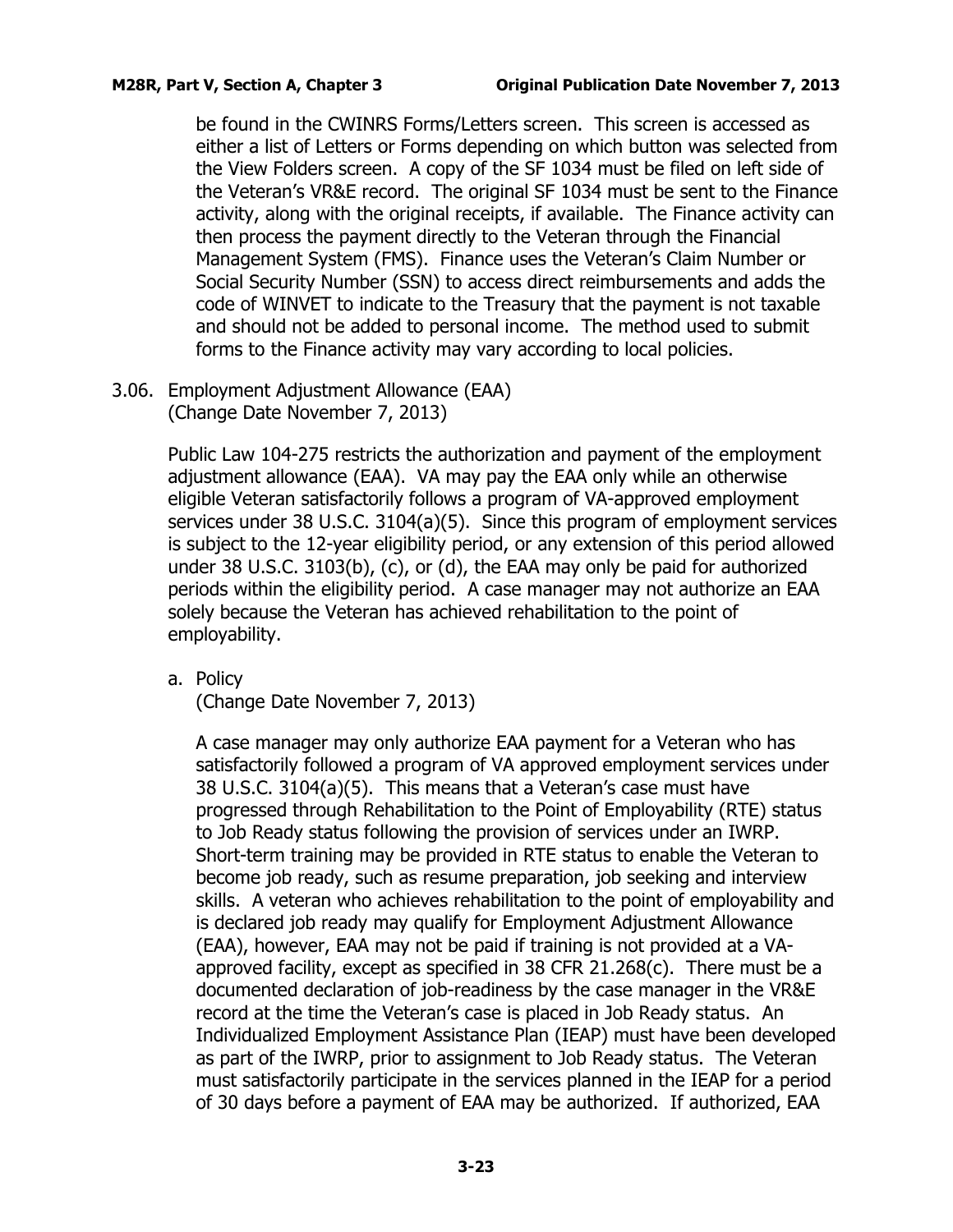will be processed at the full-time rate for the type of program the Veteran was last pursuing. This includes authorization of EAA at the Post 9/11 subsistence allowance rate, if the Veteran elected that rate while in EP or RTE status.

<span id="page-25-0"></span>b. Criteria for EAA Payment (Change Date November 7, 2013)

Prior to the authorization of EAA, the case manager must make a determination if the Veteran meets the following criteria:

1. Completion of IWRP Objectives (Change Date November 7, 2013)

The Veteran has completed the objectives outlined in his/her IWRP. However, the Veteran may meet this condition even if he/she has not completed all the services prescribed in his/her IWRP. The case manager will consider the period of rehabilitation to the point of employability to be completed if, on or before the Veteran's eligibility termination date (ETD), the Veteran leaves his/her program without completing all planned services under one of the following conditions:

- (a) The Veteran has completed a sufficient portion of the services prescribed in his/her IWRP to establish clearly that he/she is generally employable as a trained worker in the occupational objective established in the IWRP.
- (b) The Veteran accepts employment in the occupational objective established in his/her IWRP with wages and other benefits commensurate with wages and benefits received by trained workers in that objective.
- 2. Declaration as Job Ready (Change Date November 7, 2013)

The Veteran has been declared job ready and the case manager has determined that there are no impediments in the Veteran's ability to conduct employment search activities, or to maintain suitable employment.

The case manager conducts the assessment and ensures the following information are obtained and completed:

- Official transcript of records or certificate/diploma.
- Completed resume for Veterans seeking employment.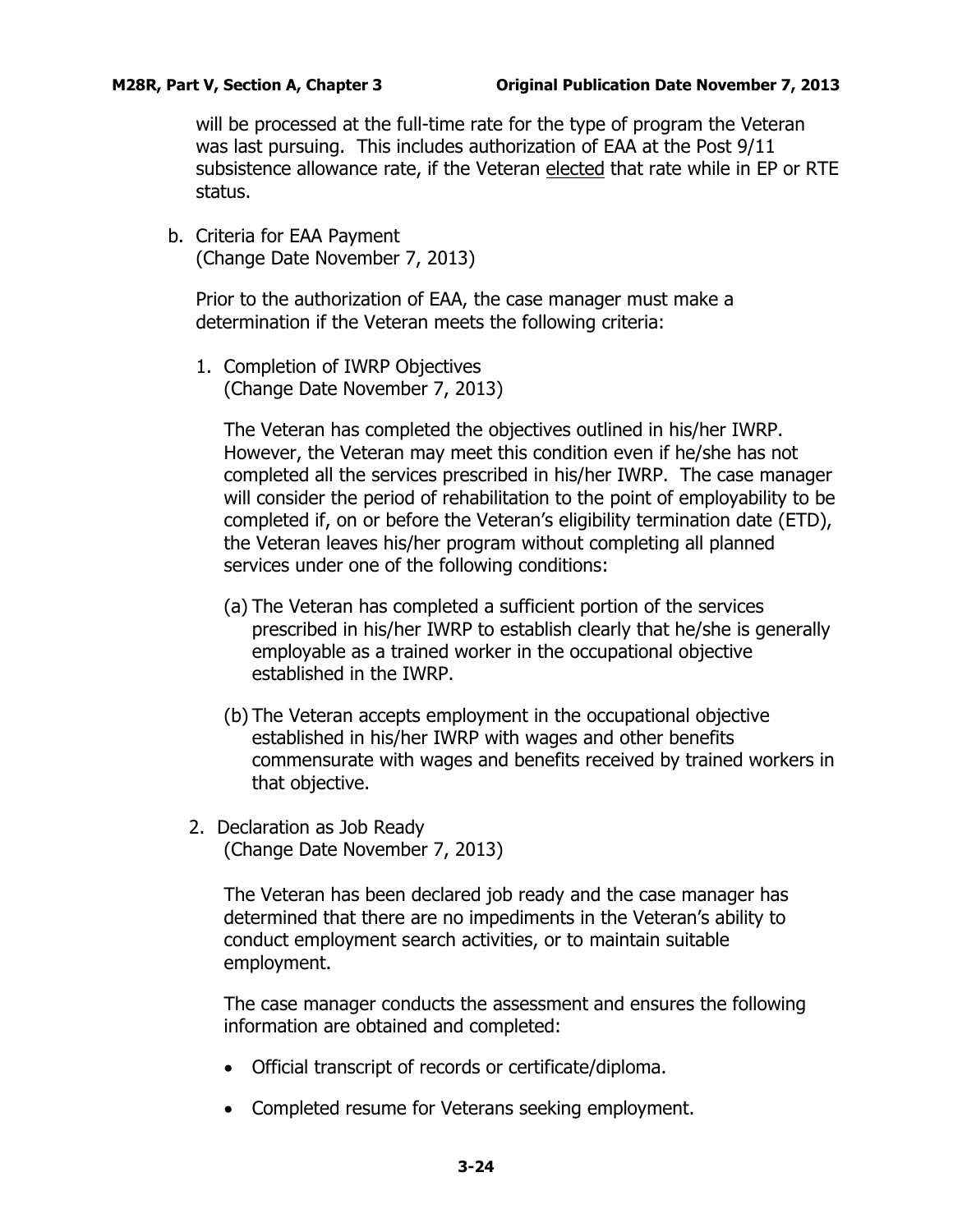- Developed and signed IEAP.
- Completed license or certification, if applicable.

An unofficial transcript of records may be used for the determination; however, the case manager must follow up in obtaining the official records, if possible.

Additionally, the case manager must ensure that Veteran's declaration of job readiness is clearly explained and documented on VAF 28-1905d or CWINRS Notes. The documentation, together with items cited in Paragraph (a) of this section, must be placed in the VR&E record.

3. Development of the IEAP (Change Date November 7, 2013)

> An Individualized Employment Assistance Plan (IEAP) has been developed and signed by the case manager and the Veteran. An employment objective may be developed as part of the original IWRP; however, the case manager must ensure that the employment plan and the period of services are current or updated. Additionally, requirements for authorization and payment of EAA must be specified on the IEAP.

An IEAP must clearly outline the services being provided to the Veteran. The employment services may be provided through the following:

- (a) Placement Service that includes assistance in Veteran's employment search.
- (b) Post-placement Service that includes assistance in Veteran's ability to maintain employment.
- 4. Eligibility Termination Date (ETD) Has Expired and/or Entitlement Has Been Exhausted (Change Date November 7, 2013)

Unless the Veteran has been determined to have a serious employment handicap (SEH), the Veteran must be within his/her 12-year period of eligibility to receive EAA. The case manager must make an SEH redetermination if a Veteran's ETD will expire before completion of his/her vocational rehabilitation program. This determination must be clearly explained and documented on VAF 28-1902n, Counseling Record – Narrative Report (Supplemental Sheet).

For a Veteran with no SEH, if the ETD expires before a full 30-day period, the EAA is prorated and the Veteran is paid only for the days within the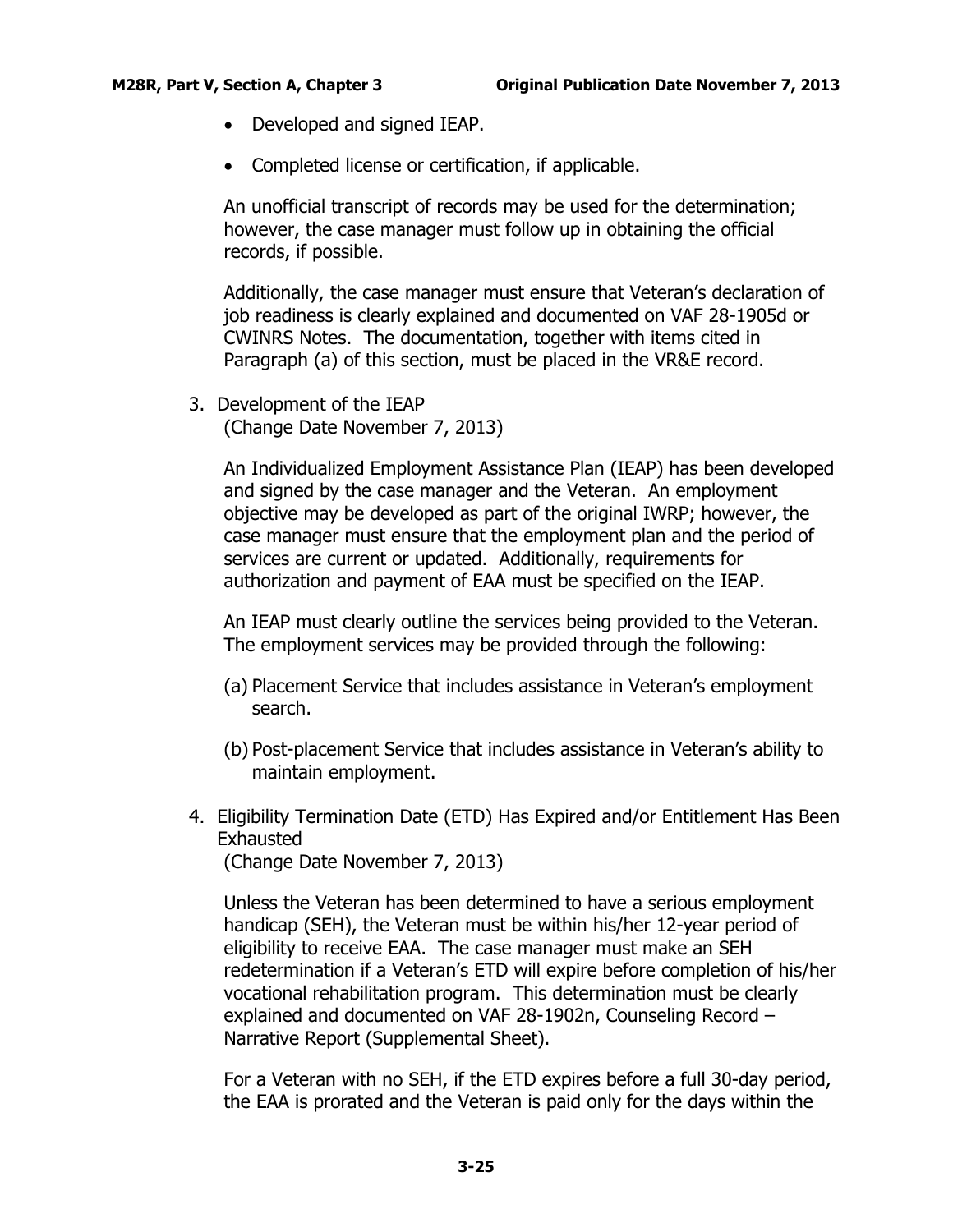eligibility period. For example, a Veteran submits documentation that he/she has successfully followed her program of employment services from June 2, 2007 through to July 1, 2007; however, the eligibility period expires June 18, 2007. This Veteran will be paid only for the number of days within his/her eligibility period, or 17 days in this case.

A Veteran who has exhausted all of his/her entitlement to Chapter 31 and is entitled to EAA payment will be paid in the same manner as the regular out-of-system EAA payment. Employment services may be provided during a Veteran's period of eligibility even though he/has no remaining entitlement.

5. Satisfactory Participation in Employment Services (Change Date November 7, 2013)

The case manager is responsible for making the determination that a Veteran has been successfully participating in a program of employment services for at least 30 days before authorizing an EAA payment.

The case manager may use information obtained from the Veteran directly, a Disabled Veterans' Outreach Program (DVOP) representative, a Local Veterans' Employment Representative (LVER), a VA contractor, or an employer.

The case manager must provide details and document that the Veteran has satisfactorily participated and followed the planned employment services for no less than 30 days. This means that the Veteran has fulfilled the requirements of the IEAP for the period being considered for payment.

In addition, the case manager must clearly explain and document that the Veteran is following the objectives of the IEAP such as satisfactorily conducting employment search, or adequately adjusting in his/her employment for a period of 30 days. The narrative must be documented on VAF 28-1905d or CWINRS Notes, and must include the following information:

- Date of contact with Veteran.
- Method of contact (face-to-face, telephone, email, etc.).
- Information regarding Veteran's progress in his/her job search or current employment.

This narrative, as well as all supporting documentations, such as the Veteran's job search logs, must be filed in the Veteran's VR&E record.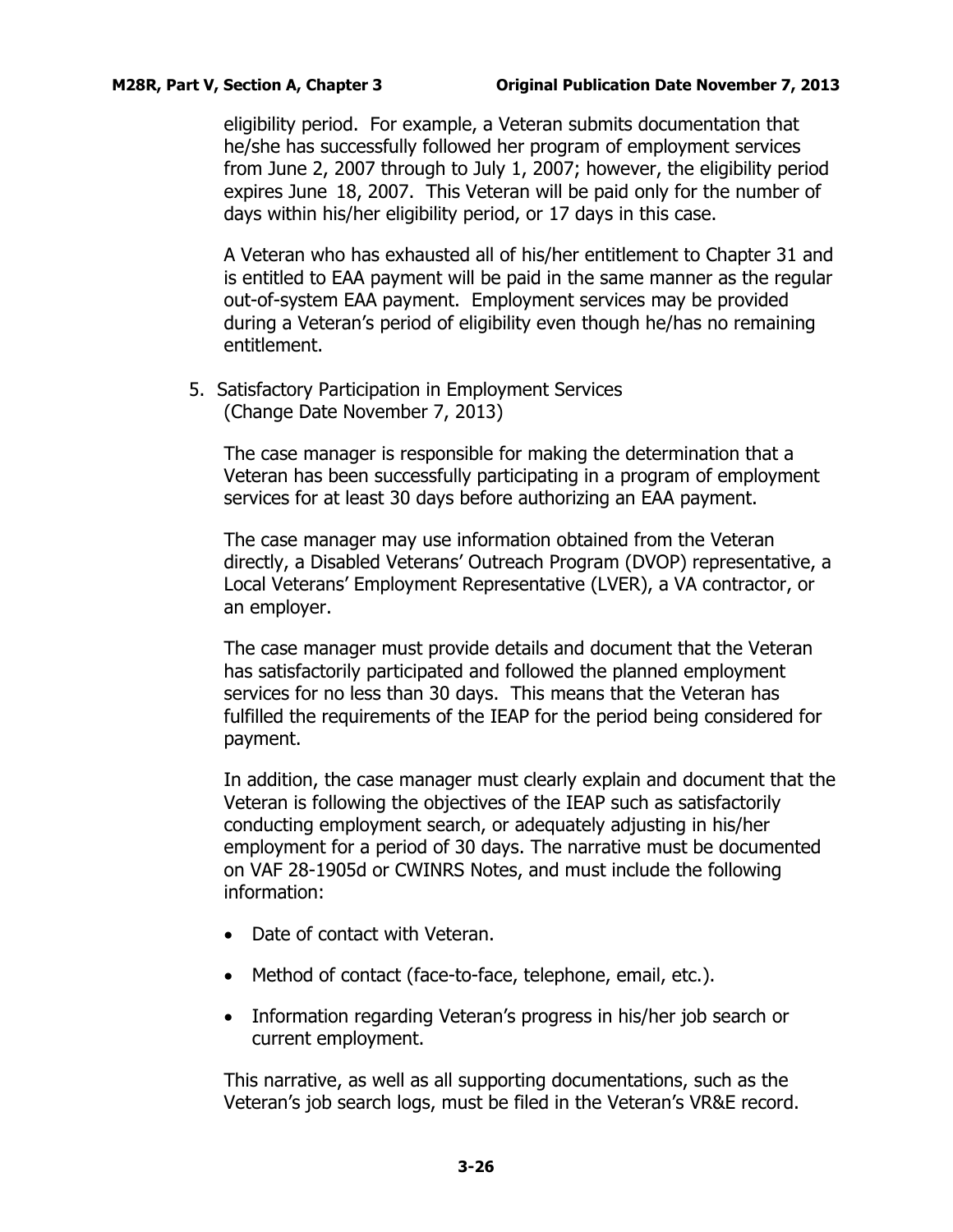- <span id="page-28-0"></span>c. Authorizing EAA
	- 1. Criteria for Authorization (Change Date November 7, 2013)

The case manager may authorize EAA payment only after the Veteran has been declared job ready, CWINRS is updated with the change to Job Ready status, and there is documented contact verifying Veteran's satisfactory participation in employment services for no less than 30 days.

The case manager must not authorize EAA payment in advance, or prior to the end of the 30-day period.

The case manager must authorize payment for EAA in two separate 30 day periods. Generally, these are consecutive payments. However, under certain circumstances, the Veteran may not meet the requirements for the second payment immediately following the first one.

2. VAF 28-0846, Employment Adjustment Allowance Authorization (Change Date November 7, 2013)

The EAA authorization form, VAF 28-0846, is required to document the authorization of EAA.

- 3. Rate of Payment
	- (a) Regular EAA Payment (Change Date November 7, 2013)

EAA must be paid at the Chapter 31 full-time rate of subsistence allowance for the Veteran's type of training that he/she completed. See Appendix AO, Chapter 31 Subsistence Allowance Rates for specific rates for the following types of training programs:

- Institution of Higher Learning (IHL)
- Farm Cooperative
- Apprenticeship
- Non-paid Work Experience (NPWE)
- On-job training (OJT) at no or nominal pay in a Federal agency
- Training in the Home Program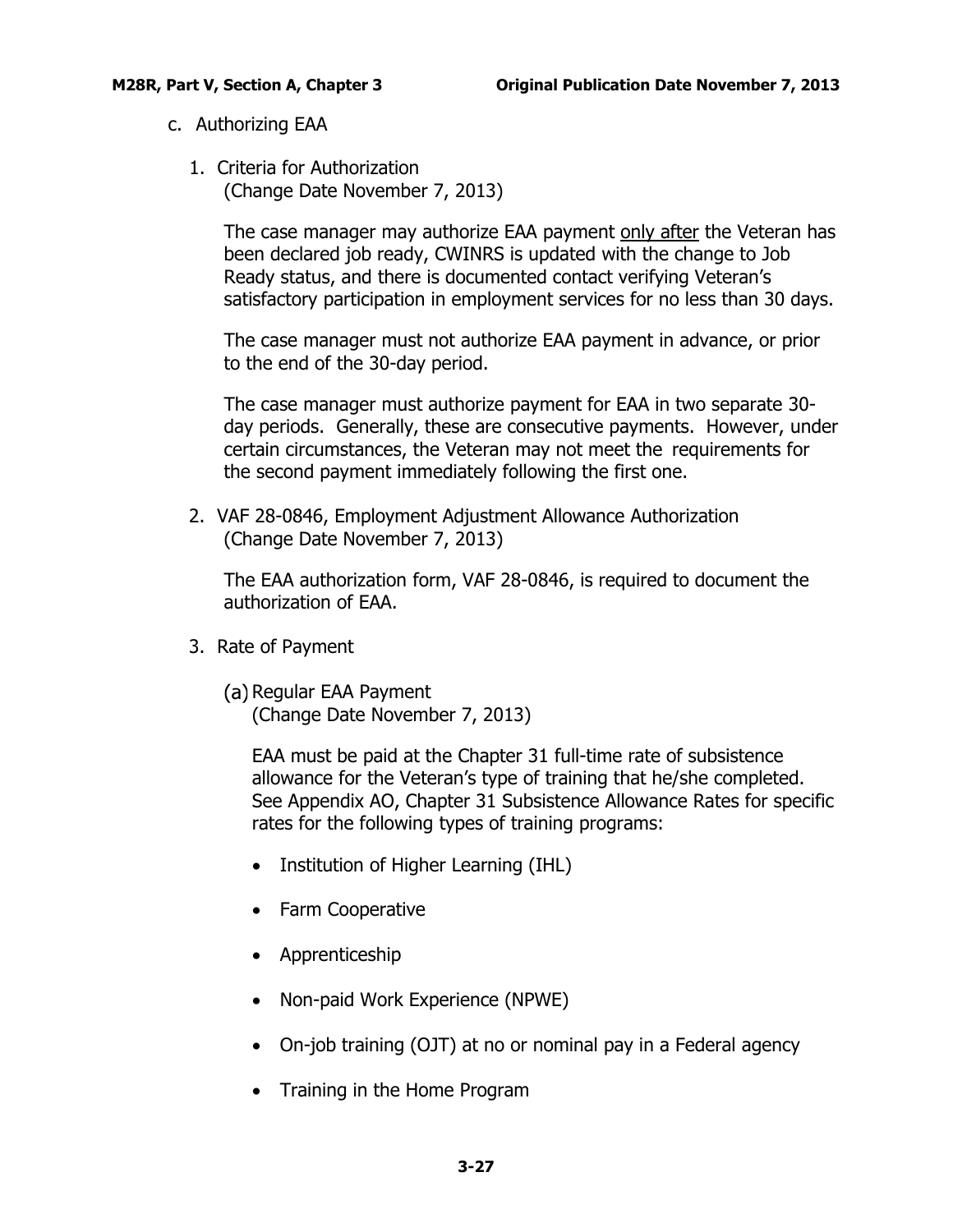- Independent Instructor Program
- Cooperative Program
- Self-employment Program

EAA must be paid at the rate in effect for the period being authorized. If rate of payment of the EAA changes during an authorized period, such as change in the number of a Veteran's dependents or increase in an annual cost of living (COLA), this change must be reflected on VAF 28-0846.

Example: the period of EAA authorization is from 9/15 through 10/15. EAA will be paid at the previous rate from 9/15 through 9/30, and at the new rate from 10/01 through 10/15, to adjust for COLA.

Veteran Elects to Use Chapter 30 Rate of Payment (Change Date November 7, 2013)

When a Veteran elects to use Chapter 30 rate of payment while receiving vocational training under the Chapter 31 program, and completes the training, he/she may be entitled to EAA payment. However, the Veteran must re-elect Chapter 31 subsistence allowance to become effective the day the Veteran's case is placed into the Job Ready status as outlined in 38 CFR 21.268(b). The case manager must ensure that the requests and actions taken are properly documented on VAF 28-1905d or CWINRS Notes and filed in the Veteran's VR&E record.

Additionally, the case manager must make the required determination for authorization of EAA and ensure that the Veteran participates satisfactorily in a plan of employment services.

Veteran Elects to Receive Post 9/11 Subsistence Allowance (P9/11SA) Rate of Payment (Change Date July 2, 2014)

A Veteran who elects to receive P911SA in lieu of Chapter 31 subsistence allowance may be entitled to EAA payments. The EAA rate of payment will be the same as the P911SA full-time rate of payment for the type of training that the Veteran completed (refer to Appendix AW, Calculating Rate of Pay for P911SA). If the rate is less than the previous year, determine whether the Veteran qualifies for continued payment at the previous year's rate. Veterans who had continuously attended the same facility with no more than a 6 month break in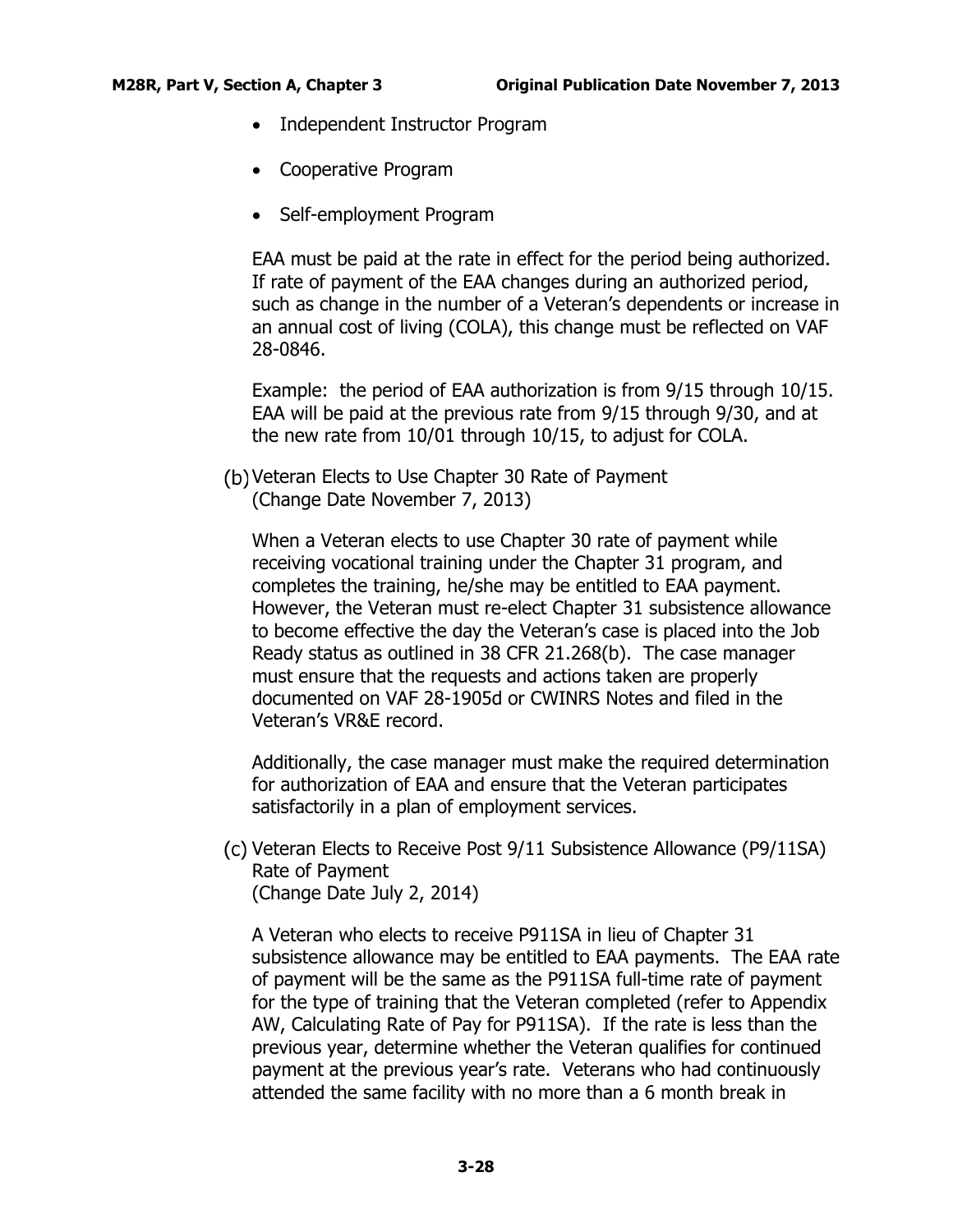training must be grandfathered in at the higher rate of pay. Refer to section 3.04.c.5 of this chapter for more information on rate protection when the BAH is reduced by the Department of Defense. See Appendix AA, Rate of Pay for Post-9/11 Subsistence Allowance for specific rates and training programs.

Additionally, the case manager must make the required Job Ready determination (see section 3.06.b of this chapter for criteria for EAA payment) and ensure that the Veteran participates satisfactorily in a plan of employment services.

<span id="page-30-0"></span>d. Retroactive Payment of EAA (Change Date November 7, 2013)

A case manager may only authorize retroactive payment of EAA in the instance an administrative error has been established, such as when VA has failed to follow proper case management procedures. The case manager must clearly document the administrative error on VAF 28-1905d or CWINRS Notes.

In addition to the establishment of the administrative error, the case manager determines that the Veteran has been "Suitably Employed" and has satisfactorily adjusted to that employment, and an IEAP or a combined IWRP/IEAP for placement services has been signed by the case manager and the Veteran. The EAA may be paid retroactively to the date suitable employment began.

If follow-up indicates that a Veteran has been satisfactorily participating in job search activities as part of an IEAP, the EAA may be paid retroactively from the date those job search activities began. The case manager must ensure evidentiary documents, which support the Veteran's job search activities, are included in the VR&E record.

In both situations, a retroactive declaration that the Veteran is "Job Ready" must be made and documented on the same VAF 28-1905d or CWINRS Notes. The job-readiness declaration should specify the following:

- Date the Veteran actually became job ready.
- Date the actual decision was made.
- Justification for the declaration.
- Explanation of why a retroactive declaration has occurred.

If the delay in documenting the determination of "Job Ready" or "Suitably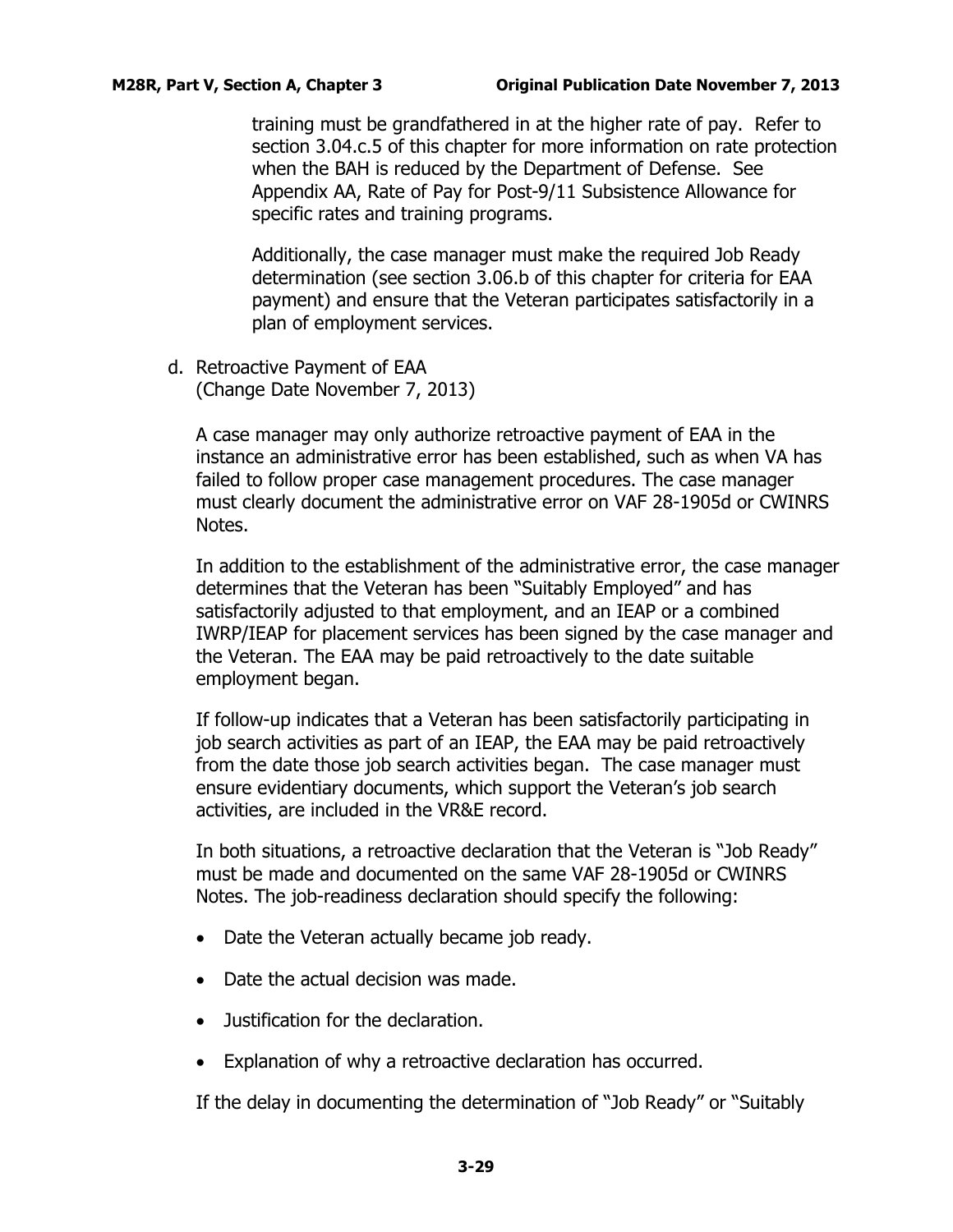Employed" resulted from lack of cooperation or other actions of the Veteran, the EAA may not be paid retroactively. At least 30 days of follow up from the date of renewed cooperation or satisfactory participation by the Veteran must take place before an EAA payment may be authorized.

<span id="page-31-0"></span>e. Timeliness of EAA Authorization (Change Date November 7, 2013)

EAA should be authorized as soon as there is documented evidence that the Veteran is entitled to payment, but not later than 15 days after receipt of documentation that supports authorization of an EAA payment.

<span id="page-31-1"></span>f. System Payments (Change Date November 7, 2013)

Both the "Job Ready" declaration and the determination for EAA authorization must be documented in the VR&E record, and the EAA Authorization Form must be completed prior to processing any payment of EAA.

<span id="page-31-2"></span>g. Adding Veteran's Dependents (Change Date November 7, 2013)

The Veteran's dependent(s) must be added in EAA in the same manner as the payment of subsistence allowance in a normal training period.

The method in which the dependents are to be coded for payment of subsistence allowance or EAA is illustrated below:

- Dependency Code
- 00/00 (0) Spouse, (0) Child, or No Dependent
- $\bullet$  81/81 (0) No Spouse, (1) One child
- 11/11 (1) Spouse, (1) One Child (the number increases for each additional child)
- <span id="page-31-3"></span>h. Employment Differs from IWRP or IWRP Objectives Not Completed
	- 1. Veteran Obtains Employment in the Same Vocational Goal as Outlined in the IWRP Prior to Completion of Training (Change Date November 7, 2013)

A Veteran who obtains employment before he/she completes the vocational training delineated in his/her IWRP will not be authorized EAA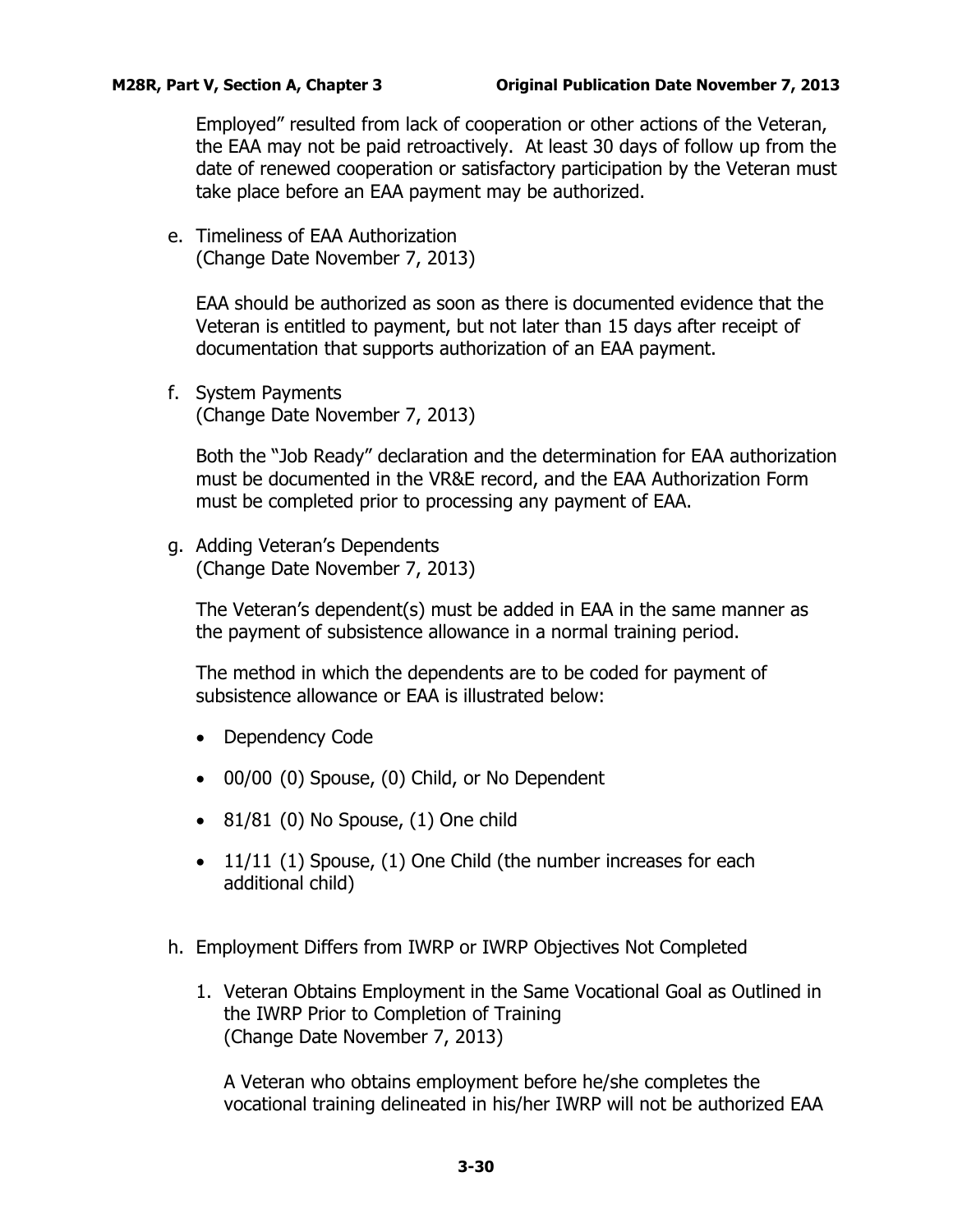payment until he/she has completed the training and the objectives in the IWRP. A case manager must not authorize EAA payment on the sole basis that the Veteran has obtained suitable employment.

However, if the Veteran elects not to complete his/her training, he/she may be entitled to EAA if the case manager determines that he/she has completed a sufficient portion of training to make the Veteran employable. The Veteran is eligible for EAA payment if the case manager determines he/she is job ready and he/she successfully participates in a plan of postplacement services.

2. Veteran Obtains Employment in a Vocational Goal Other than the Goal Outlined in the IWRP, and Veteran Elects not to Pursue Training (Change Date November 7, 2013)

A Veteran who obtains suitable employment and elects not to pursue the vocational training outlined in his/her IWRP may be authorized EAA payment only if the case manager determines that the Veteran completed a sufficient portion of training to make him/her employable and that the rehabilitation services provided to the Veteran contributed to his/her employment or employability. The Veteran is eligible for EAA payment if the case manager determines he/she is job ready and he/she successfully participates in a plan of post-placement services.

3. Veteran's Vocational Goal Changed After Interruption of Services (Change Date November 7, 2013)

A Veteran, whose case has been placed in Interrupted status and returned to Job Ready (JR) status with a subsequent change in the vocational goal outlined in his/her IWRP, may be paid EAA only if the case manager makes a determination that the Veteran meets the criteria for EAA payment, as described in Section 3.06.b of this chapter and he/she successfully participates in a plan of employment services.

- <span id="page-32-0"></span>i. Exceptions in Paying EAA
	- 1. Employment Services is the Sole Program of Services (Change Date November 7, 2013)

A Veteran will not be authorized payment of subsistence allowance if the only program of services provided is placement or post-placement services as specified under 38 CFR 21.260(c)(2). EAA is not payable to a Veteran whose entire plan of services constitutes employment services only.

However, a Veteran who was previously provided with rehabilitation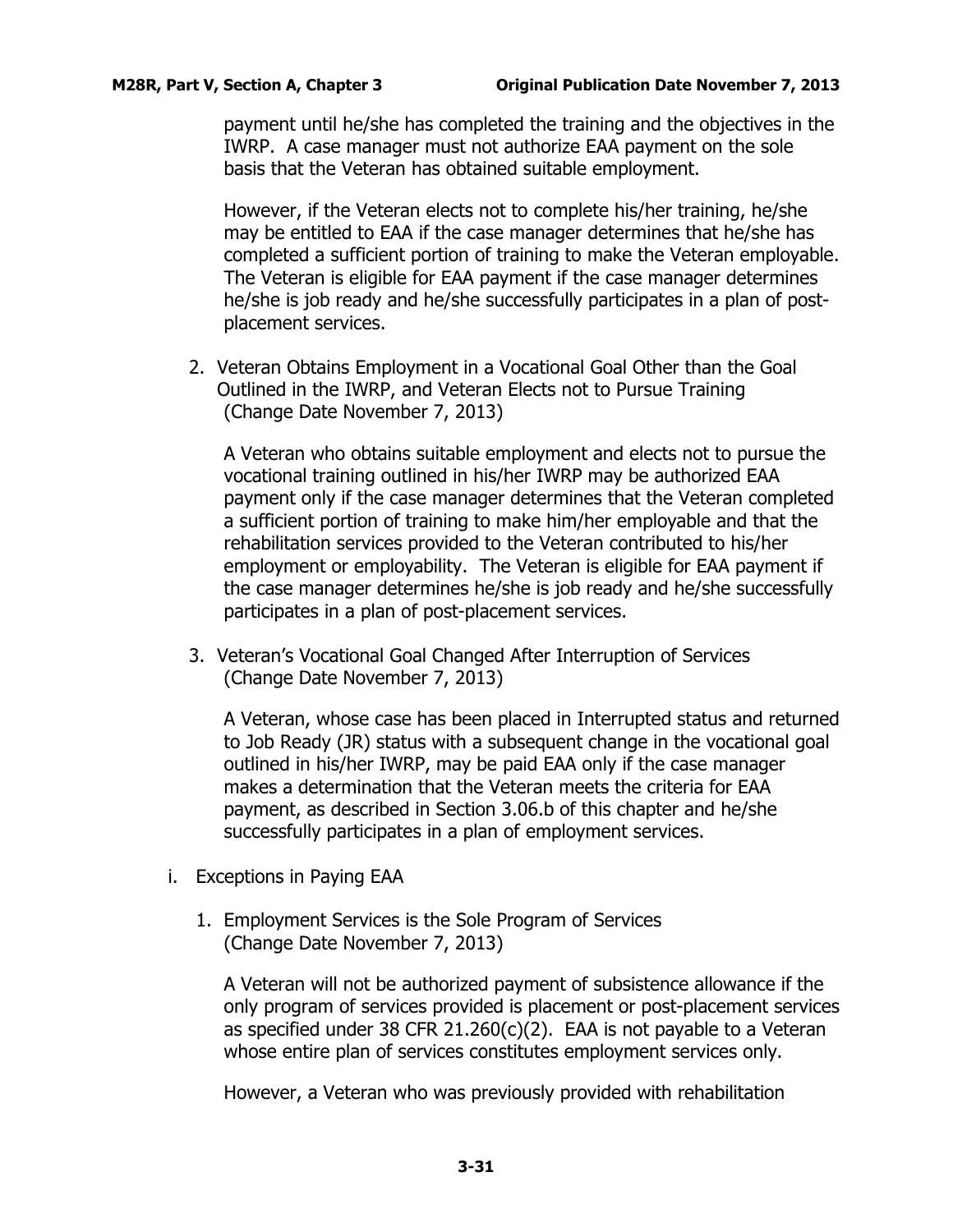services under an IWRP and subsequently provided with employment services only in an IEAP, after a period of interruption or discontinuance of his/her vocational rehabilitation program, may be entitled to EAA payments only if the case manager makes a determination that the Veteran meets the criteria for EAA payment, as described in Section 3.06.b of this chapter, he/she successfully participates in a plan of employment services, and he/she has not been paid EAA previously.

2. Return to Active Military Service (Change Date November 7, 2013)

> A Veteran who has been recalled, or who returned to active military service while receiving rehabilitation services, is not entitled to EAA payment. The Veteran's status has changed to active Servicemember; therefore, he/she is not eligible to receive EAA payment while on active duty.

3. Pursuit of Further Education (Change Date November 7, 2013)

> A Veteran whom a case manager declares rehabilitated to the point of employability may elect to continue educational pursuit rather than actively pursue suitable employment consistent with the goal of his/her vocational rehabilitation program. At that point in the rehabilitation process, the Veteran may not receive an EAA despite a declaration of rehabilitation.

Additionally, a Veteran who pursues immediate employment, but who also pursues further training and elects another VA education benefit, cannot receive both the EAA and the non-chapter 31 education benefit for the same period even if the Veteran is following a VA-approved employment services program.

However, the case manager may authorize payment of EAA for a Veteran who elects to pursue further education only if he/she meets all of the following conditions:

- (1) Veteran obtains suitable employment in the vocational goal prescribed in his/her IWRP.
- (2) Veteran satisfactorily participates in a plan of employment services.
- (3) Veteran is not utilizing any VA educational benefits to pursue further education.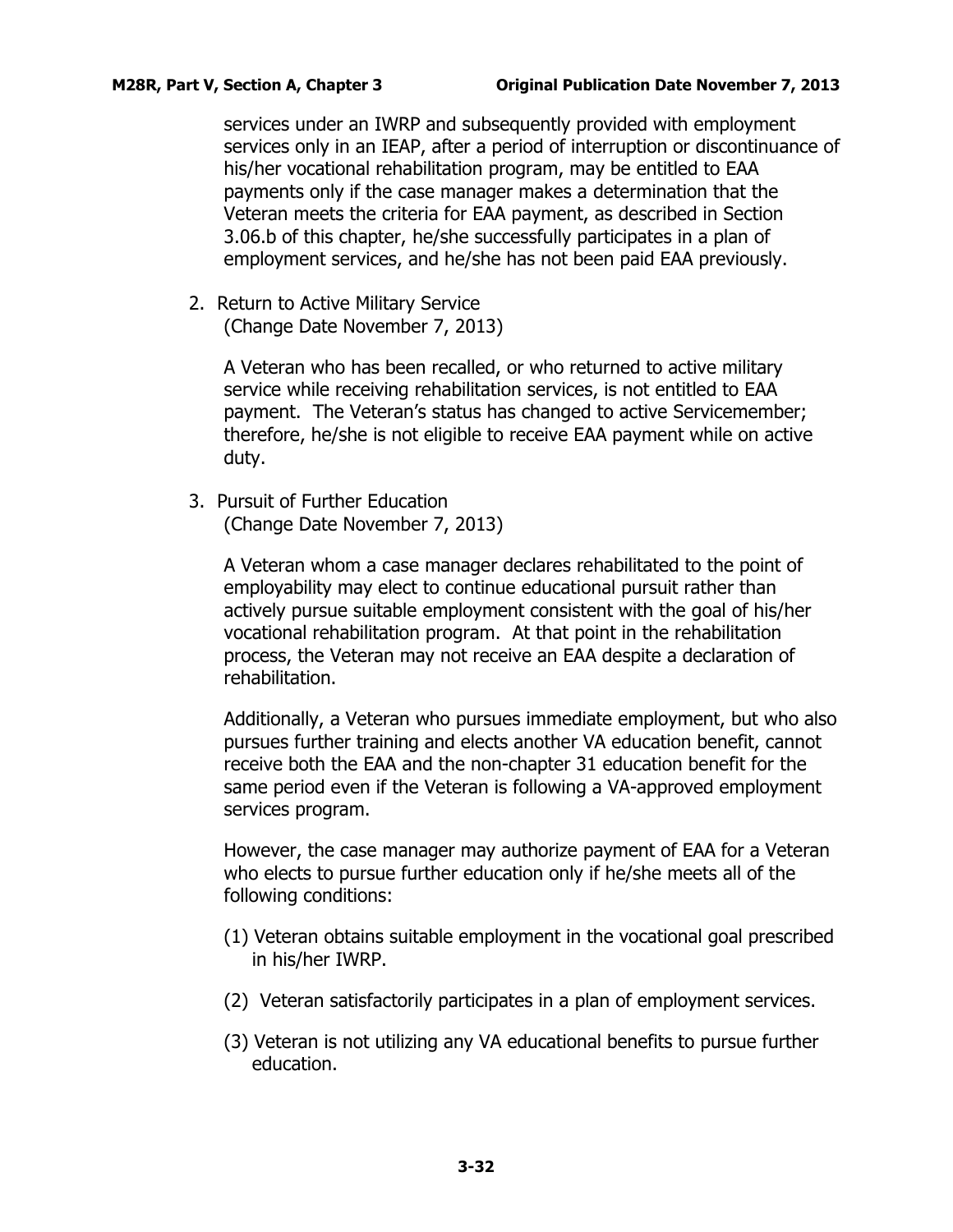<span id="page-34-0"></span>j. Procedures for Denial of EAA (Change Date November 7, 2013)

The case manager may deny payment of EAA when a Veteran fails to satisfactorily participate or follow his/her approved program of employment services.

1. Informing the Veteran (Change Date February 19, 2019)

The case manager must inform the Veteran of the denial of EAA payment by VR&E letter VR-58. The Veteran must also be provided due process along with his/her appellate rights (VAF 20-0998).

2. Documenting Reasons for Denial (Change Date February 19, 2019)

> The case manager must carefully document the reason(s) for the denial of EAA payment relating the reasons to the specific requirements of the IEAP. This is critical, as this documentation, which details the basis for the denial as related to the provisions of the IEAP, will be the basis for review of the decision in any instance that the Veteran requests a review or an appeal of the decision.

See M28R.III.C.3 for detailed information on reviews and appeals.

3. Veteran Later Agrees to Participate (Change Date November 7, 2013)

> If a Veteran who had failed to cooperate later agrees to follow a program of employment services, the case manager will repeat the procedures outlined in Paragraph b of this section.

<span id="page-34-1"></span>k. Additional Payments of EAA (Change Date February 14, 2017)

If a Veteran has ever received an EAA following rehabilitation to the point of employability, he or she may, nevertheless, receive it again when completing an additional rehabilitation program to the point of employability if:

- The prior determination of rehabilitation to the point of employability is setaside; and
- The Veteran is inducted into a new vocational rehabilitation program as provided in 38 CFR §21.282(a).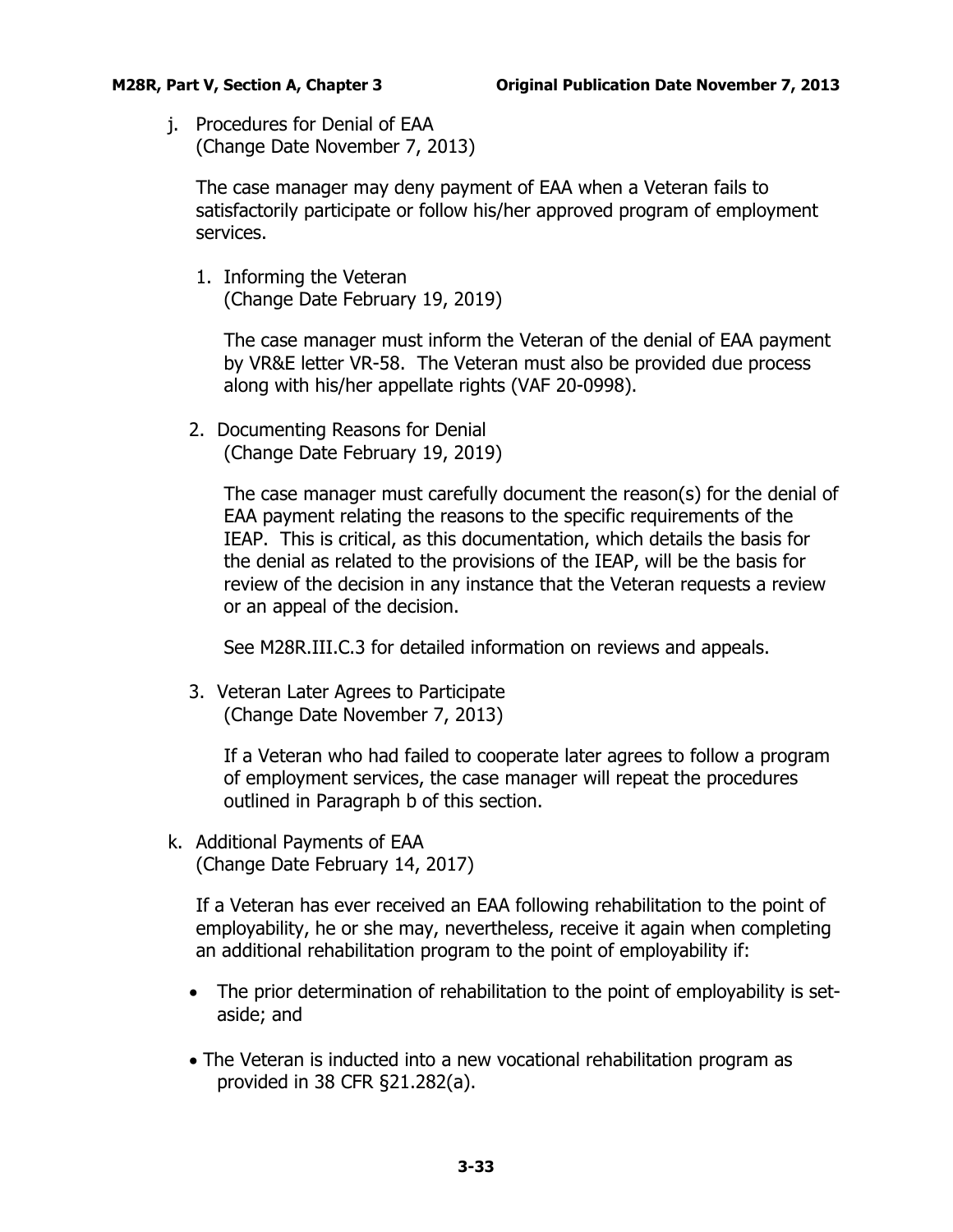Therefore, if a Veteran participated in employment services to include the authorization of EAA and was subsequently determined no longer job ready, warranting plan redevelopment of a new vocational goal (i.e. new Dictionary of Occupational Title (DOT) code), two additional EAA payments may be authorized during the same application period if the criteria for EAA payment as outlined in M28R.V.A.3.06 are met. However, it should be noted, the period of employment assistance is limited to a total of 18 months not including any time in Interrupted status per M28R. VI.A.2.

Prior rehabilitated cases where the previous rehabilitation has been set side may also receive two additional EAA payments following rehabilitation to the point of employability if criteria outlined in M28R.V.A.3.06 are met.

<span id="page-35-0"></span>l. Veteran Affected By A Natural Disaster (Change Date July 2, 2014)

If a Veteran lives in an area where a natural disaster is declared by the Governor and/or the President of the United States, then he/she may qualify for additional assistance in accordance with Public Law 112-154. The law allows the VR&E program to provide up to two additional months of EAA payments to Veterans who have been displaced by a natural or other disaster.

To qualify for this benefit, the Veteran must meet each of the following conditions:

- The Veteran must be in Job Ready status at the time of the disaster.
- The Veteran must be currently receiving EAA payments.
- The Veteran must be satisfactorily following a program of employment services at the time of the disaster.

This benefit is applicable to Veterans who have been displaced by a natural or other disaster occurring after August 6, 2013, as long as the Veteran meets the eligibility criteria.

The payment process for the two additional months of EAA under Public Law 112-154 is the same as that discussed in this chapter. The two additional payments must be made subsequent to the initial EAA payments currently authorized under 38 CFR 21.268. Payment of each month of additional EAA will be made following a month of successful participation in employment services. A case will remain open for the period of time needed to receive the additional EAA before declaration of rehabilitation is made.

The case manager must identify the additional payments as a benefit payable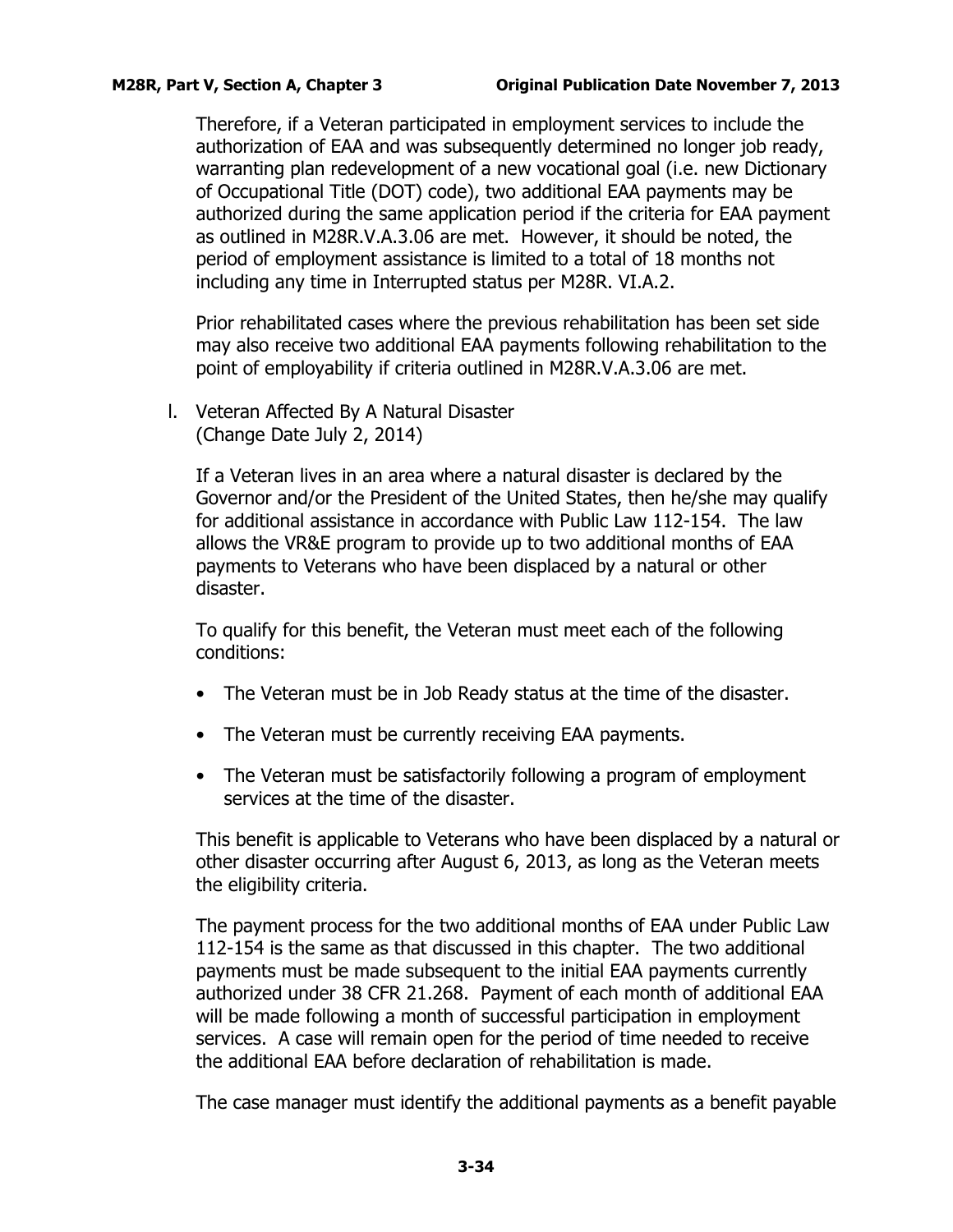under Public Law 112-154 and document the impact of the disaster by completing the following steps:

- 1. Complete VAF 28-0846, Employment Adjustment Allowance Authorization.
- 2. Note on VAF 28-0846 the EAA payment is the  $1<sup>st</sup>$  or  $2<sup>nd</sup>$  additional payment per Public Law 112-154. The Public Law must be cited on the form.
- 3. Document the natural disaster and the impact on the Veteran. This documentation can be made in CWINRS notes, or on VAF 119.
- 4. Submit this information to the VR&E Officer, or designee, for approval.
- 5. Provide a list that includes the Veteran's name, claim number, name of the natural or other disaster and the amount of additional EAA payments on a quarterly basis. Area Offices should compile all responses for their ROs and submit one spreadsheet to the VR&E Corporate mailbox at VAVBAWAS/CO/VRE, with cc to the Office of Field Operations (OFO). This information is due by the 10th of the following months:
	- April
	- July
	- October
	- January

Please note that negative responses are required.

<span id="page-36-0"></span>3.07. Work-Study Program (Change Date July 2, 2014)

> The work-study program offers part-time assistance to Veterans pursuing a rehabilitation program at the full-time or three-quarter time rate. The RPO of jurisdiction administers this program. The VA work-study allowance may be available to Veterans participating in the VR&E program.

<span id="page-36-1"></span>a. Eligibility (Change Date July 2, 2014)

> VA selects students for the work-study program based on the following factors:

• Ability of the Veteran to complete the work-study contract before the end